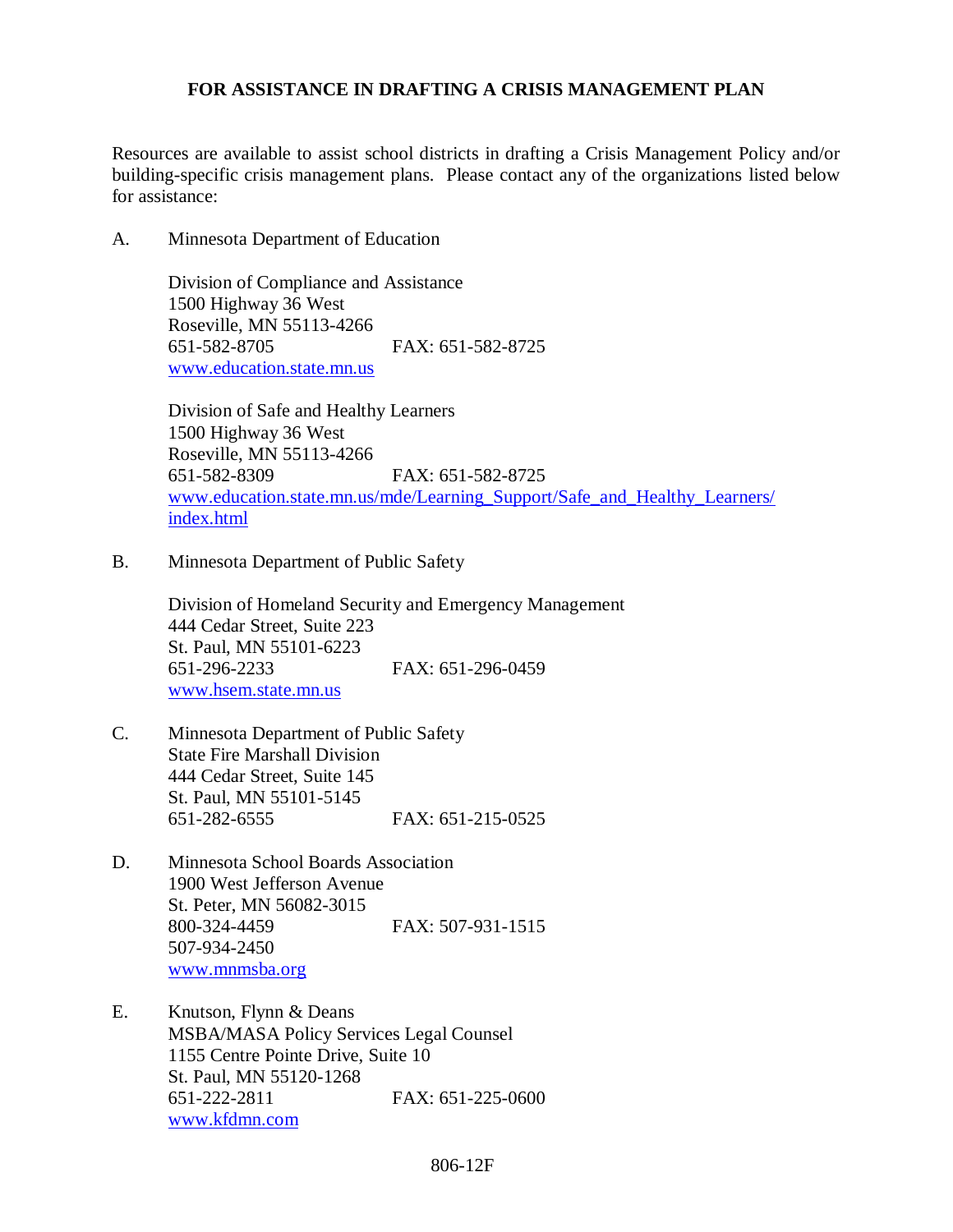# **OTHER RESOURCES/PUBLICATIONS:**

# U.S. Department of Education

[www2.ed.gov/emergencyplan](http://www.ed.gov/emergencyplan)

The site includes crisis planning resources, including Practical Information on Crisis Planning – A Guide for Schools and Communities, January 2007; and A Bomb Threat Assessment Guide which is available on CD-Rom.

Information on school security equipment and technology, including a link to The Appropriate and Effective Use of Security Technologies in U.S. Schools, September 1999, National Institute of Justice.

www.schoolsecurity.org/resources/security-equipment.html

Threat Assessment in Schools: A Guide to Managing Threatening Situations and To Creating Safe School Climates (U.S. Department of Education, May 2002) [www2.ed.gov/admins/lead/safety/threatassessmentguide.doc](http://www.ed.gov/gov/admins/lead/safety/threatassessmentguide.doc)

The Final Report and Findings of the Safe School Initiative: Implications for the Prevention of School Attacks in the United States (U.S. Department of Education, May 2002) [www2.ed.gov/admins/lead/safety/preventingattacksreport.doc](http://www.ed.gov/admins/lead/safety/preventingattacksreport.doc)

For support, advice, and assistance for coordination of outside mental health resources, consult with the Minnesota Department of Education, Division of Safe and Healthy Learners. Phone: 651-582-8352

[www.education.state.mn.us](http://www.education.state.mn.us/)

A school safety guide is available through the Minnesota Department of Public Safety, Division of Homeland Security and Emergency Management. [www.hsem.state.mn.us](http://www.hsem.state.mn.us/)

Additional Web Sites: [www.ready.gov](http://www.ready.gov/) [www.fema.gov/kids](http://www.fema.gov/kids/) [www.redcross.org/services/disaster](http://www.redcross.org/services/disaster) [www.nasponline.org](http://www.nasponline.org/)

Your local emergency response agencies (law enforcement, fire, emergency management) can also assess your building and situation, suggest changes, and assist in drafting building-specific crisis management/emergency plans.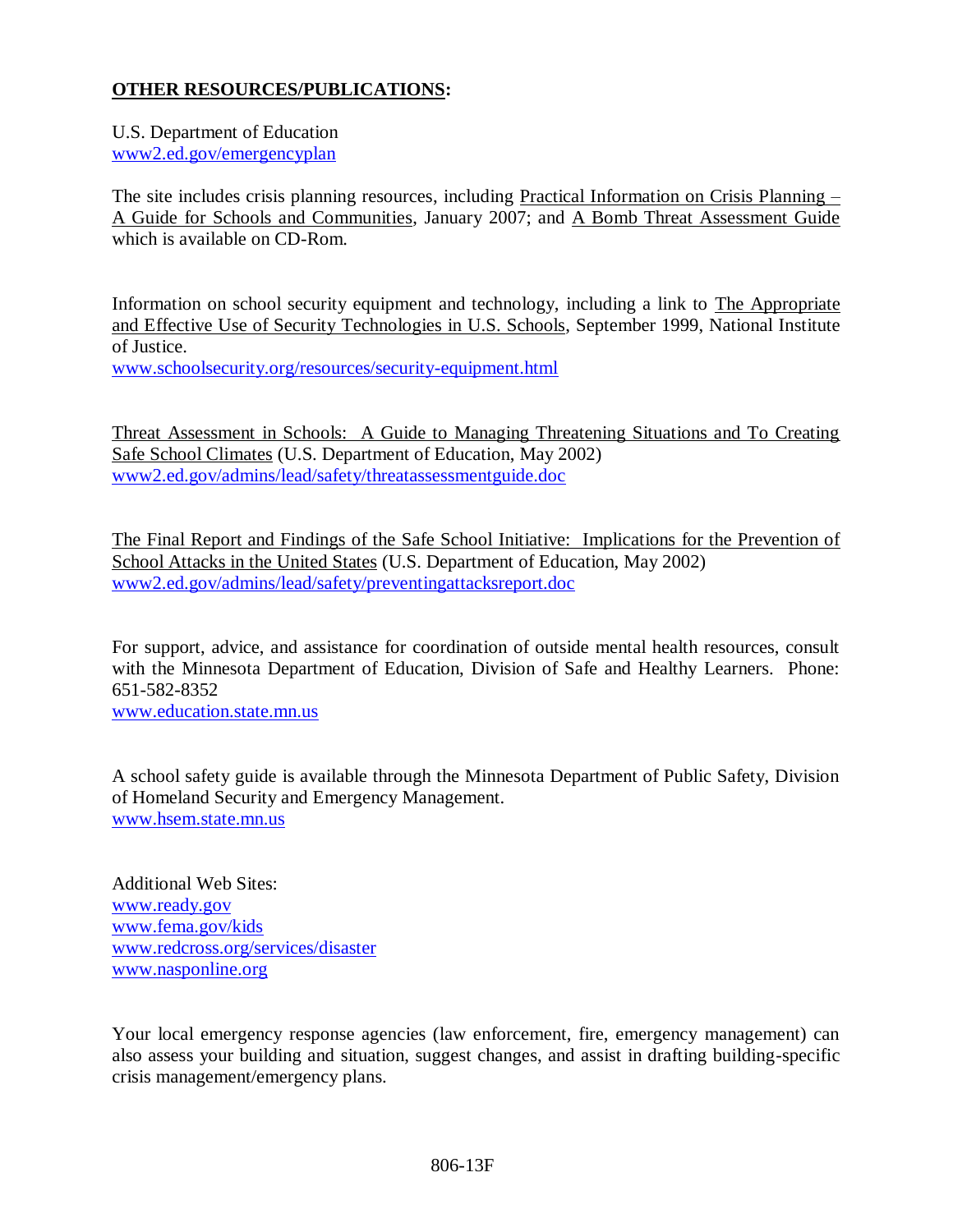\_\_\_\_\_\_\_\_\_\_\_\_\_\_\_\_\_\_\_\_\_\_\_\_\_\_\_\_\_\_\_\_\_\_\_\_\_\_\_\_\_\_\_\_\_\_\_\_\_\_\_\_\_\_\_\_\_\_\_\_\_\_\_\_\_\_

### **In the event of a fire, smoke from a fire or detection of a gas odor:**

- Pull fire alarm and notify building occupants by means of
- Evacuate students and staff to the designated areas.
	- These areas should be a safe distance away from emergency personnel.
	- Be aware of the arrival of emergency responders. See map of evacuation routes and assembly areas located

\_\_\_\_\_\_\_\_\_\_\_\_\_\_\_\_\_\_\_\_\_\_\_\_\_\_\_\_\_\_\_\_\_\_\_\_\_\_\_\_\_\_\_\_\_\_\_\_\_\_\_\_\_\_\_\_\_\_\_\_

(or included in this manual on next page)

• Follow primary fire drill route whenever possible. Follow alternate route if primary route is blocked or dangerous. See map, located

\_\_\_\_\_\_\_\_\_\_\_\_\_\_\_\_\_\_\_\_\_\_\_\_\_\_\_\_\_\_\_\_\_\_\_\_\_\_\_\_\_\_\_\_\_\_\_\_\_\_\_\_\_\_\_\_\_\_\_\_\_\_\_\_\_\_

(or included in this manual on next page)

- Teachers take class roster.
- Teachers take attendance after evacuation.
- Teachers report missing students to building administrator immediately.
- If trapped by fire, go to **Shelter-in-Place Procedures**.

#### **Building administrator:**

- Building administrator notifies fire department (call **911**) and superintendent.
- Building administrator or designee meets with emergency officials as soon as possible.
- After consulting with appropriate official, building administrator may move students to primary relocation center at \_\_\_\_\_\_\_\_\_\_\_\_\_\_\_\_\_\_\_\_\_\_\_\_\_\_\_\_\_\_\_\_\_\_\_\_\_\_ if weather is inclement or building is damaged.
- **Do not** reenter buildings until they are declared safe by fire or law enforcement personnel.
- Building administrator notifies staff and students of termination of emergency.

*Fire drills should be held at varied times during the school day. Practice both primary and alternate routes.*

*Extra staffing is necessary for students with special medical or physical needs.*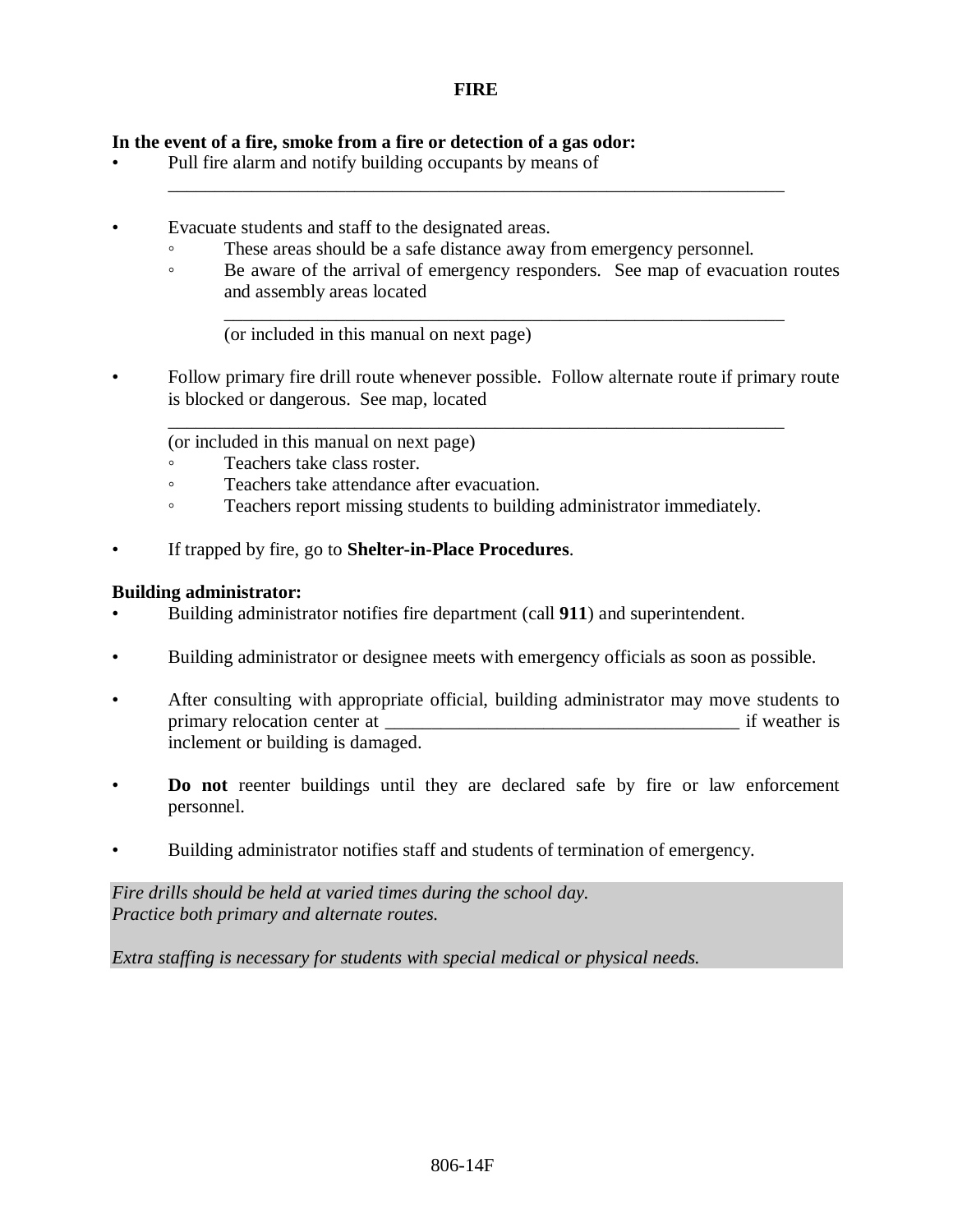# **HAZARDOUS MATERIALS**

### **Incident occurs in school:**

- Notify building administrator/office.
- Call **911**. If the type and/or location of hazardous material is known, report that information to 911.
- Evacuate to an upwind location, taking class roster. Teachers take attendance after evacuation.
- Seal off area of leak/spill. Close doors.
- Fire officer in charge will determine additional shelter-in-place or evacuation actions.
- Shut off heating, cooling, and ventilation systems in contaminated area to reduce the spread of contamination.
- Building administrator notifies superintendent.
- Notify parents/guardians if students are evacuated, according to district policy and/or guidance.
- Resume normal operations when fire officials approve.

### **Incident occurs near school property:**

- Fire or law enforcement will notify school officials.
- Consider closing outside air intake, evacuating students to a safe area, or sheltering students inside the building until emergency passes or relocation is necessary.
- Fire officer in charge of scene will instruct school officials on the need for sheltering or evacuation.
- Follow procedures for sheltering or evacuation.
- If evacuating, teachers take class rosters and take attendance after evacuation.
- If evacuation is not ordered, be aware of and remain alert for any change in health conditions of students and staff, especially respiratory problems. Seek medical attention if necessary.
- Notify parents/guardians if students are evacuated, according to district policy and/or guidance.
- Resume normal operations when fire officials approve.

*Extra staffing is necessary for students with special medical and/or physical needs.*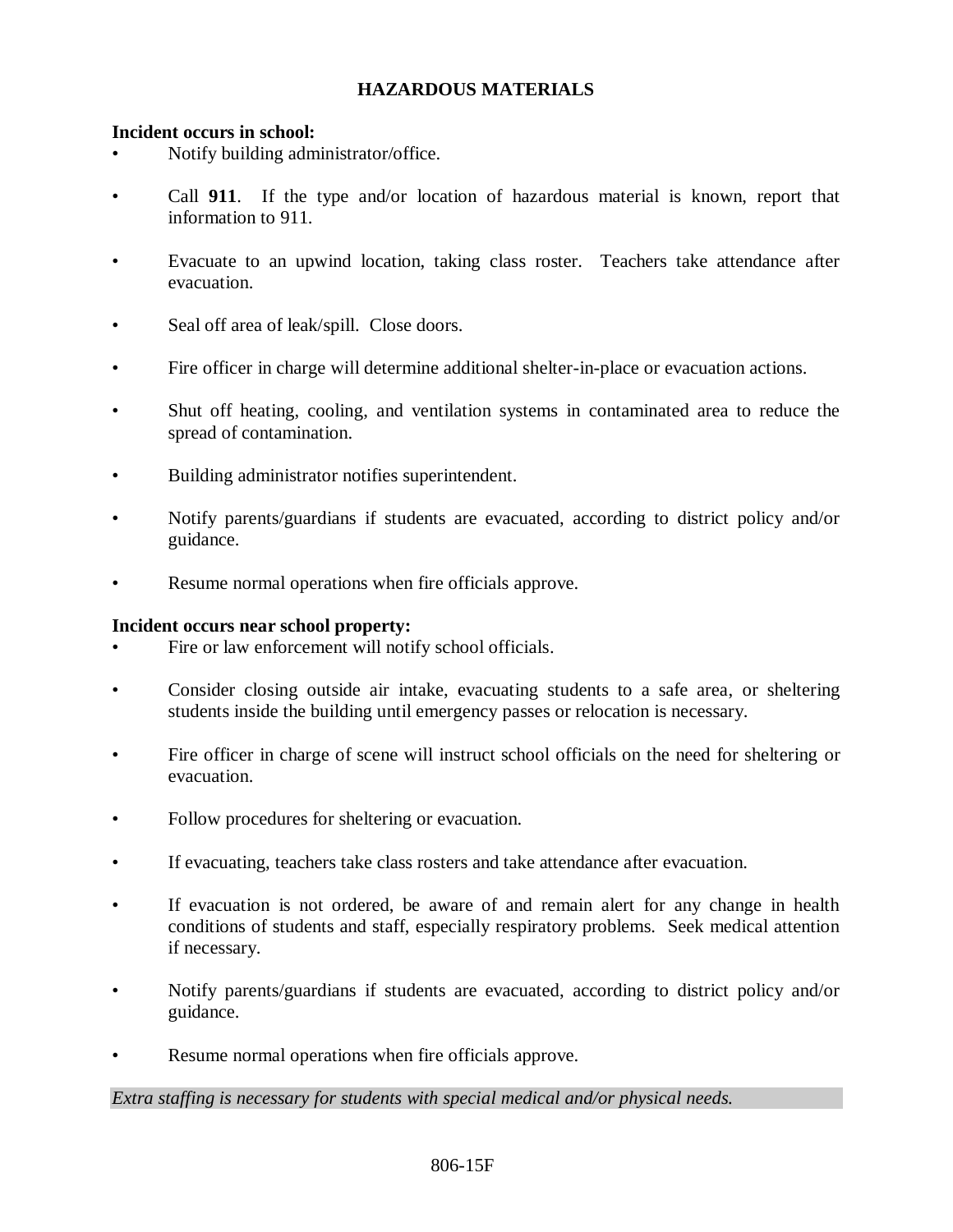### **SEVERE WEATHER TORNADO/SEVERE THUNDERSTORM/FLOODING**

### **Tornado/severe thunderstorm WATCH has been issued in an area near school:**

- Monitor NOAA Weather Radio All Hazards (National Weather Service) or emergency alert radio stations.
- Bring all persons inside building(s).
- Close windows.
- Review tornado drill procedures and location of safe areas.

*Tornado safe areas are interior hallways or rooms away from exterior walls and windows and away from large rooms with long-span ceilings.*

Review "drop and tuck" procedures with students.

### **Tornado/severe thunderstorm WARNING has been issued in an area near school, or a tornado has been spotted near school:**

- Move students and staff to safe areas.
- Close classroom doors.
- Teachers take class rosters.
- Ensure that students are in "tuck" positions.
- Teachers take attendance.
- Remain in safe area until warning expires or emergency personnel have issued an allclear signal.

*Post diagrams in each classroom showing routes to areas. Attach a building diagram showing safe areas.*

### **Flooding:**

- Monitor NOAA Weather Radio All Hazards and emergency alert radio stations. Stay in contact with emergency management officials.
- Review evacuation procedures with staff.
- Check relocation centers. Find an alternate relocation center if primary and secondary centers would also be flooded.
- Check transportation resources.
- If district officials and emergency responders advise evacuation, do so immediately.
- Teachers take class rosters.
- Teachers take attendance.
- Notify parents/guardians according to district policy.

*Refer to Severe Weather Awareness Week postings at [www.hsem.state.mn.us](http://www.hsem.state.mn.us/) for further information on severe weather safety.*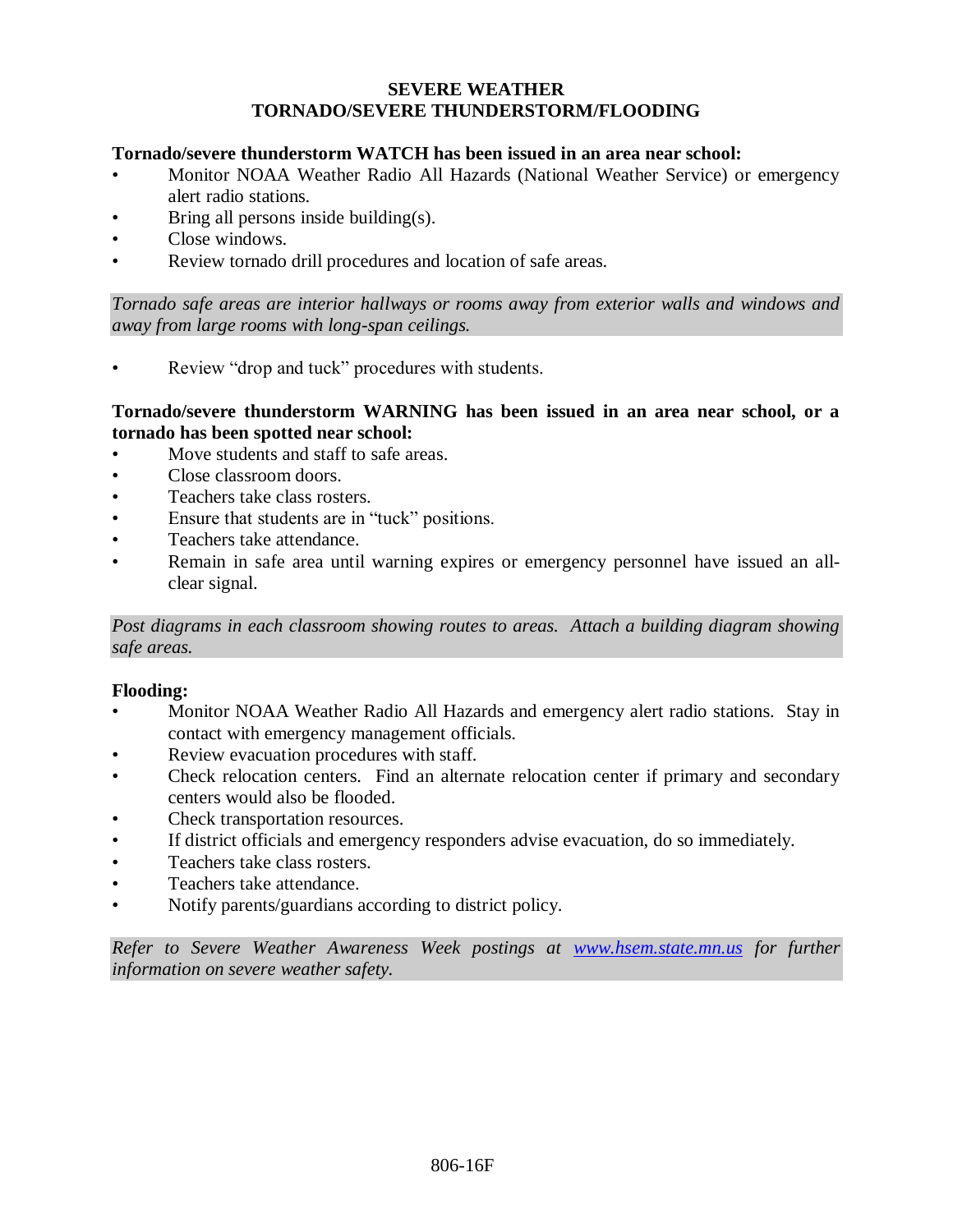# **MEDICAL EMERGENCY**

### **Life-threatening injury or illness, or death:**

- Notify office staff/building administrator to make emergency calls. If unable to reach office immediately, call **911**. **Work as a team.**
- Give full attention to the victim(s).
- Do not attempt to move a person who is ill or injured unless he/she is in immediate danger of further injury.
- If possible, isolate the affected student/staff member. Disperse onlookers and keep others from congregating in the area.
- Check breathing. Is the airway clear? Is the victim in a position to facilitate breathing?
- Help stop bleeding.
	- Applying pressure on wound or elevating wound may help stop or slow bleeding.
	- Protect yourself from body fluids. Use gloves if available.
- Check for vital signs. Initiate first aid, if you are trained.
- Comfort the victim(s) and offer reassurance that medical attention is on the way.
- After immediate medical needs have been cared for, remain to assist emergency medical services personnel with pertinent information about the incident.

### **Non-life-threatening injury or illness:**

• For all non-life-threatening illnesses and injuries, call the office/nurse.

## **Administrator:**

- In case of traumatic medical emergency or death at school:
	- Notify superintendent.
	- Notify victim's parents, guardians, or family.
	- Activate post-crisis procedures, if necessary.
- In all other medical emergencies, assess individual's need for post-crisis intervention.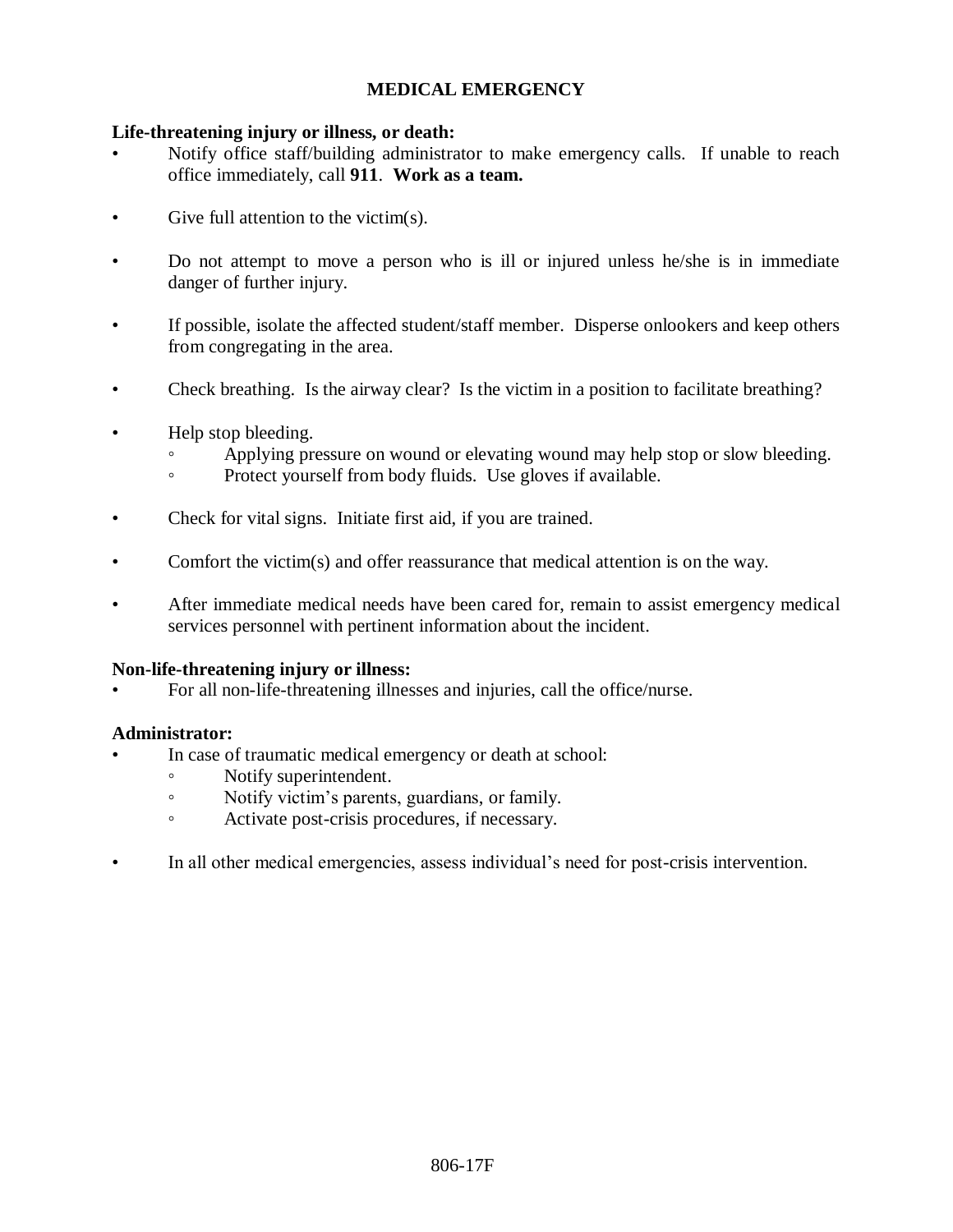### **FIGHT/DISTURBANCE**

- Ensure the safety of students and staff first.
- Notify building administrator/security/law enforcement. **Work as a team**, especially when separating participants.
- Don't let a crowd incite participants. Disperse onlookers and keep others from congregating in the area.
- When participants are separated, do not allow further visual or verbal contact.
- Document all activities witnessed by staff.
- Deal with event according to school's discipline policy.
- Building administrator notifies parents/guardians of students involved in fight. Superintendent and police may be notified as necessary, or as indicated by school policy.
- Assess counseling needs of participants and witnesses. Implement post-crisis procedures as needed.

*For fights or disturbances that elevate to possible assault level, refer to Assault guidance.*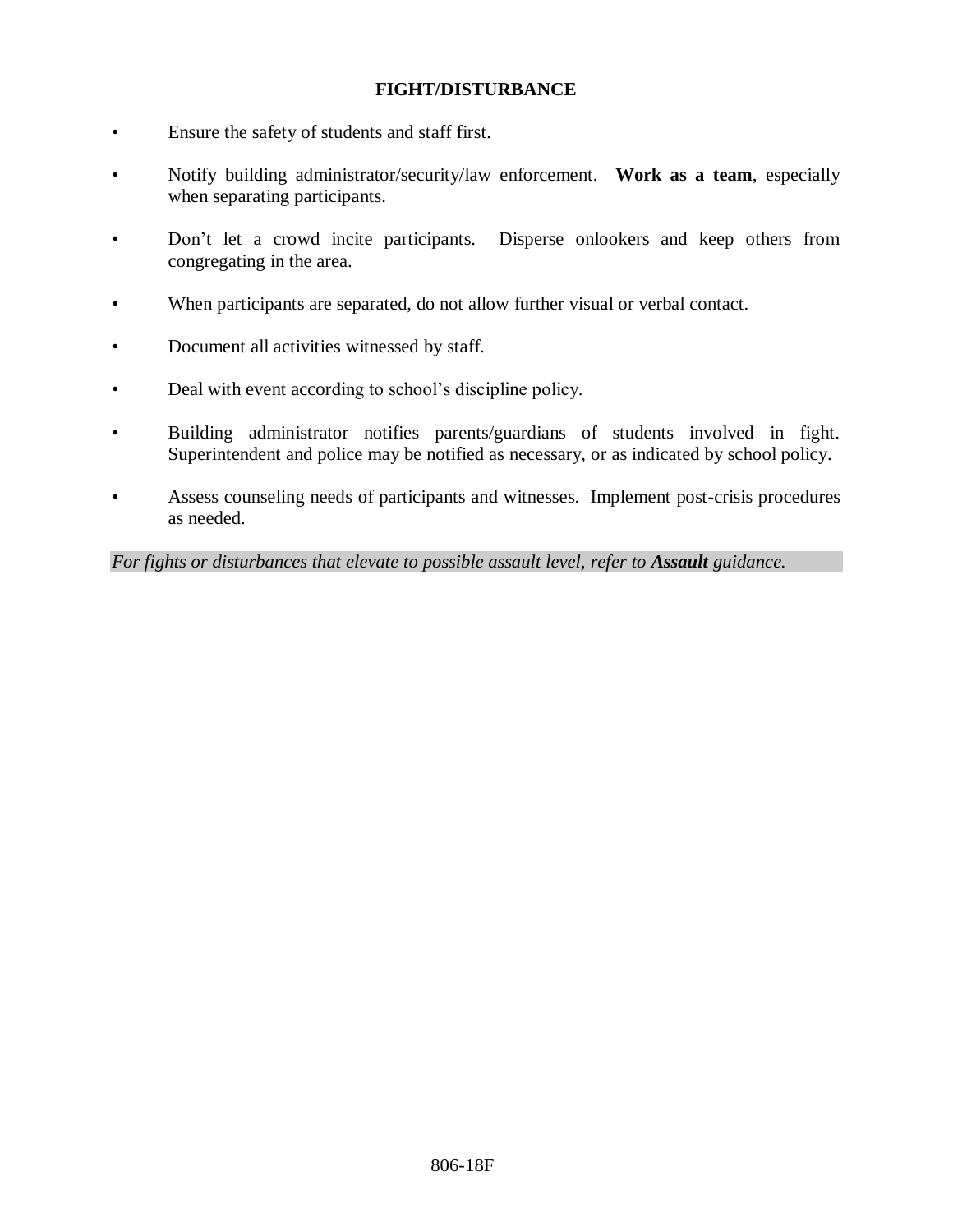## **ASSAULT**

- Ensure the safety of students and staff first.
- Notify building administrator. **Work as a team.**
- Notify law enforcement if circumstances lead you to believe that criminal activity is involved, e.g., if a weapon is used, if there has been a sexual assault or there is a physical injury that causes substantial pain.
- Seal off area to preserve evidence and disperse onlookers.
- If victim requires medical attention, follow **Medical Emergency** procedures.

# • **Do not leave the victim alone.**

- Notify parents/guardians and superintendent per district policy.
- Document all activities witnessed by staff.
- Assess counseling needs and implement post-crisis procedures as needed.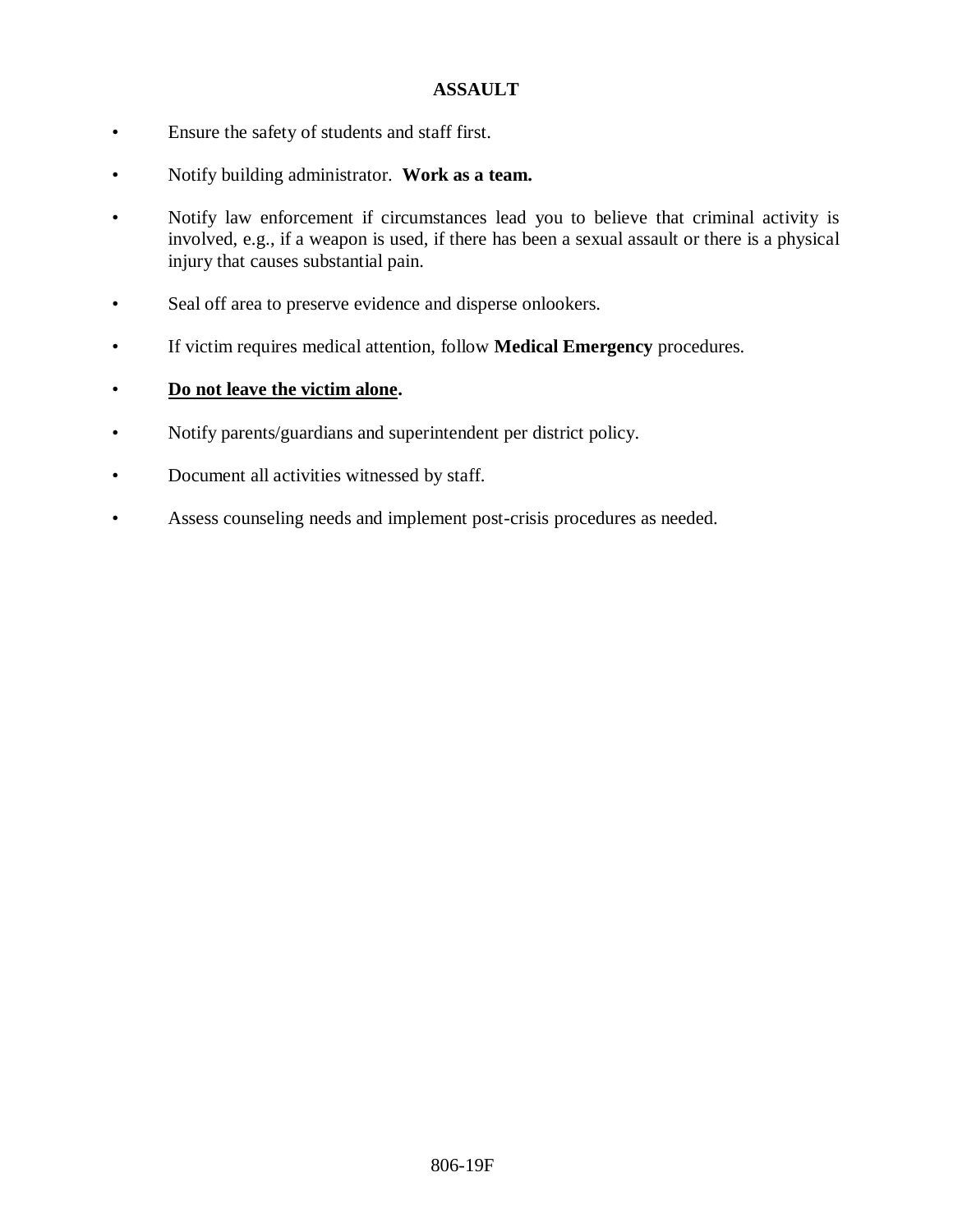## **INTRUDER**

### **Intruder – an unauthorized person who enters school property:**

*Minn. Stat.* § *609.605, Subd. 4, gives a school building administrator authority to have persons removed from school property as trespassers if they are not authorized to be there.*

- Politely greet intruder and identify yourself.
	- Consider asking another staff person to accompany you before approaching intruder.
- Inform intruder that all visitors must register at the main office.
	- Ask intruder the purpose of his/her visit. If possible, attempt to identify the individual and/or vehicle.
- If intruder's purpose is not legitimate, ask him/her to leave. Accompany intruder to exit.
- Notify building administrator or law enforcement.

### **If intruder refuses to leave:**

- Notify building administrator and law enforcement if intruder refuses to leave. Give law enforcement full description of intruder.
- Back away from intruder if he/she indicates a potential for violence. Allow an avenue of escape. To the extent possible, maintain visual contact.
	- Be aware of intruder's actions at this time (where he/she is located in school building, whether he/she is carrying a weapon or package, etc.).
	- Maintaining visual contact and knowing the location of the intruder is less disruptive than doing a building-wide search later.

*Should the situation escalate quickly, the building administrator may decide at any time to initiate lockdown procedures.*

*Note: To assist staff members who interact with a stranger at school, use the "I CAN" rule.*

*Intercept Contact Ask Notify*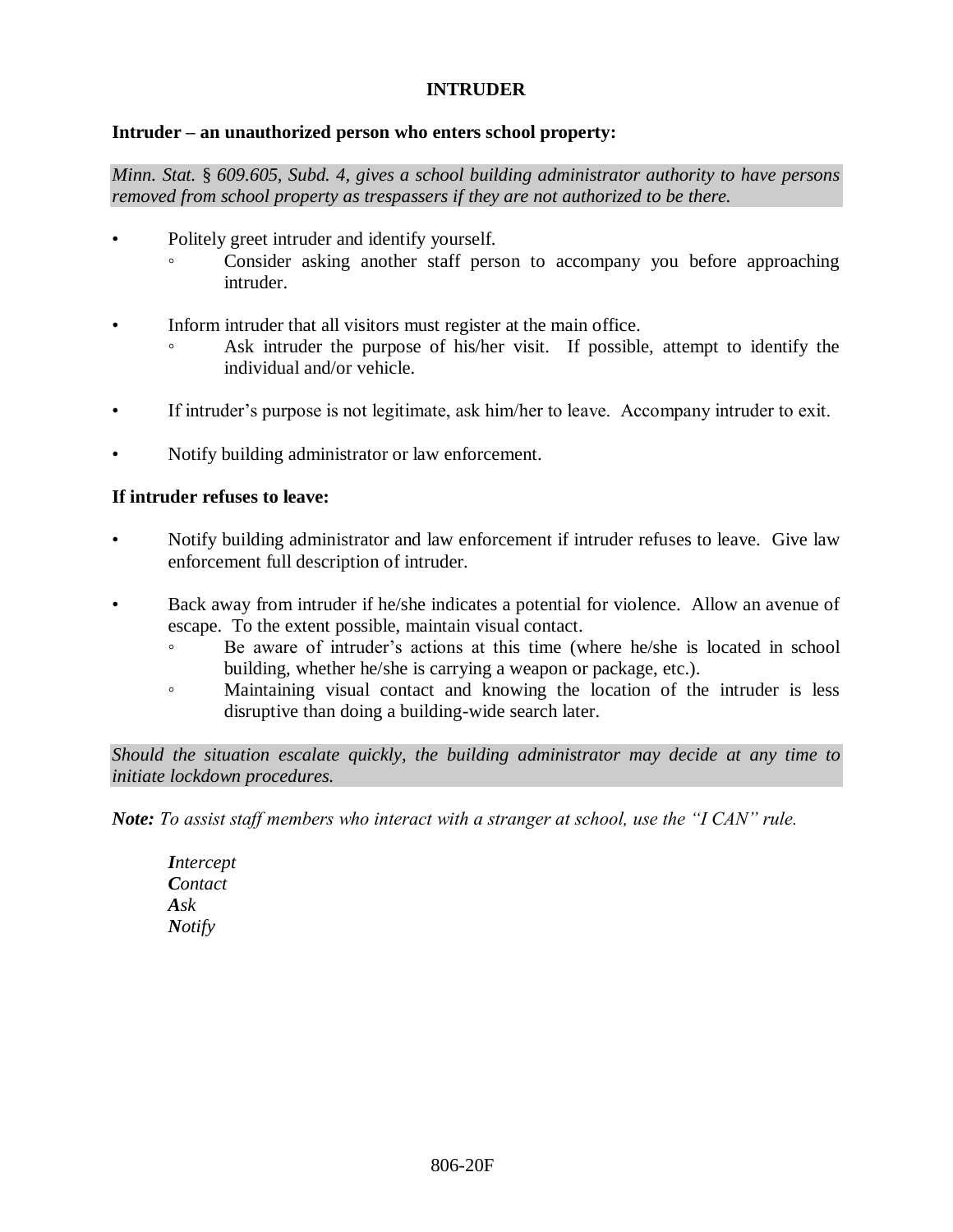## **WEAPONS**

## **Staff or students who are aware of a weapon brought to school:**

- Immediately notify building administrator, teacher or law enforcement.
	- Give the following information:
		- Name of person suspected of bringing the weapon.
		- Location of the weapon.
		- Whether the suspect has threatened anyone.
		- Any other details that may prevent the suspect from hurting someone or himself/herself.
- Teachers who suspect that a weapon is in the classroom: STAY CALM.
	- Do not call attention to the weapon.
	- Notify the building administrator, the school resource officer or a neighboring teacher as soon as possible.
	- Teacher should not leave the classroom.

## **Building administrator:**

- Call law enforcement to report that a weapon is suspected in school.
- Ask another administrator or a law enforcement officer to participate in questioning the suspected student or staff member.
	- Consider the best time and place to approach the person, taking into account these factors if possible:
		- Need for assistance from law enforcement.
		- Type of weapon.
		- Safety of persons in the area.
		- State of mind of the suspected person.
		- Accessibility of the weapon.
- Separate student/staff member from weapon, if possible.
- If the suspect threatens you with the weapon, DO NOT try to disarm him/her. Back away with your hands up. STAY CALM.
- Follow district procedures if you need to conduct a weapons search.
- Document all activities related to a weapons incident according to reporting requirements of the district and Minnesota Statutes.
- If the suspect is a student, notify parent(s)/guardian(s) according to district policy.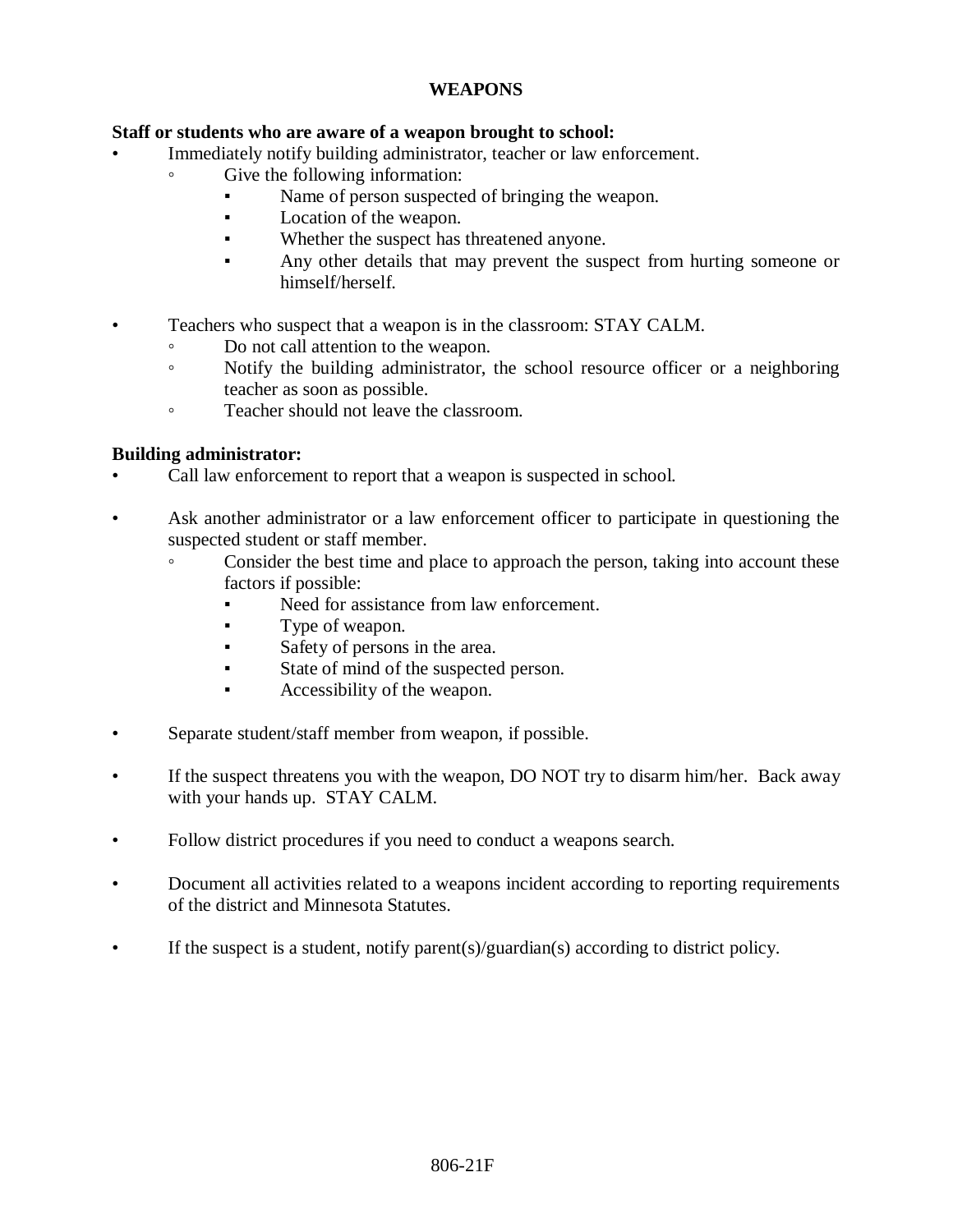## **SHOOTING**

## **If a person displays a firearm or begins shooting:**

- Move to or seek safe shelter. Go to lockdown procedures.
- Notify building administrator/law enforcement.
- Call **911**.

## **If you hear gunshots:**

- If possible, determine where shooting is taking place.
- Seek safe shelter.
	- If outside, stay as low to the ground as possible, and find any kind of cover.
	- If inside, go to lockdown procedures.
- Teachers take attendance and notify the building administrator of missing students or staff as soon as it is safe to do so.

### **Building administrator/school resource officer/security/law enforcement:**

- Building administrator may order lockdown procedures.
- Assess the situation as to:
	- The shooter's location.
	- Injuries.
	- Potential for additional shooting.
- Call **911** and give as much detail as possible about the situation.
- Secure the school, if appropriate.
- Help students and staff find safe shelter.
- Care for the injured *if it is safe to do so* until emergency responders arrive. Do not add to the victim list by exposing yourself to danger.
- Notify superintendent's office.
- Refer media to district spokesperson per media procedures.
- Initiate post-crisis procedures.

*Work with local law enforcement to identify their response methods and capabilities. Provide them with updated building diagrams.*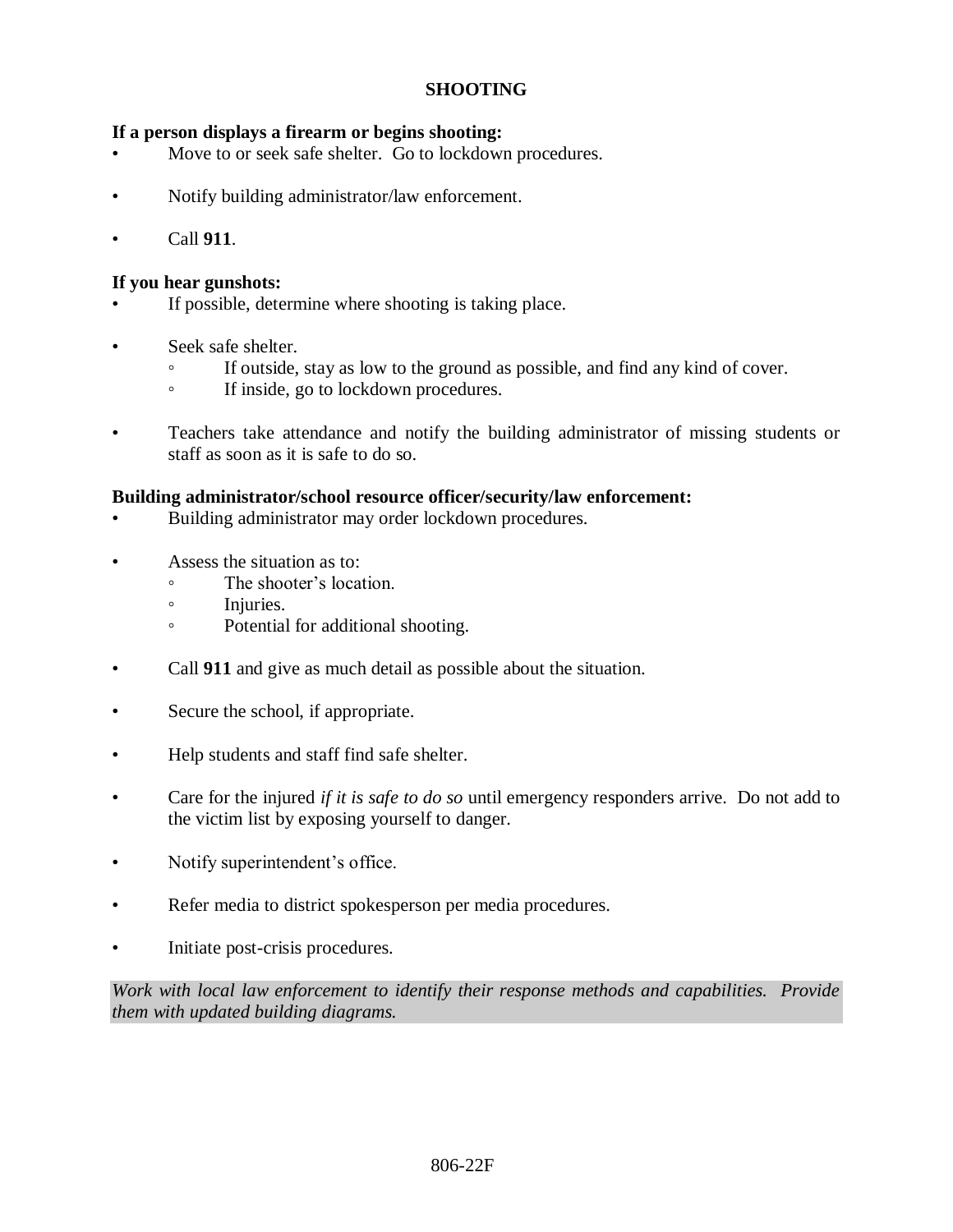## **HOSTAGE**

## **Witness to a hostage situation:**

### **If the hostage-taker is unaware of your presence, DO NOT INTERVENE!**

- Notify building administrator. Building administrator may wish to initiate lockdown procedures or evacuation.
- Call **911**. Give dispatcher details of situation.
- Seal off area near hostage scene.
- Police will take control of hostage scene; building administrator coordinates with police for safety and welfare of students and staff.
- Document all activities.

### **If taken hostage:**

- Cooperate with hostage-taker to the fullest extent possible.
- Try not to panic. Calm students if they are present.
- Treat the hostage-taker as normally as possible.
- Be respectful to the hostage-taker.
- Ask permission to speak; do not argue or make suggestions.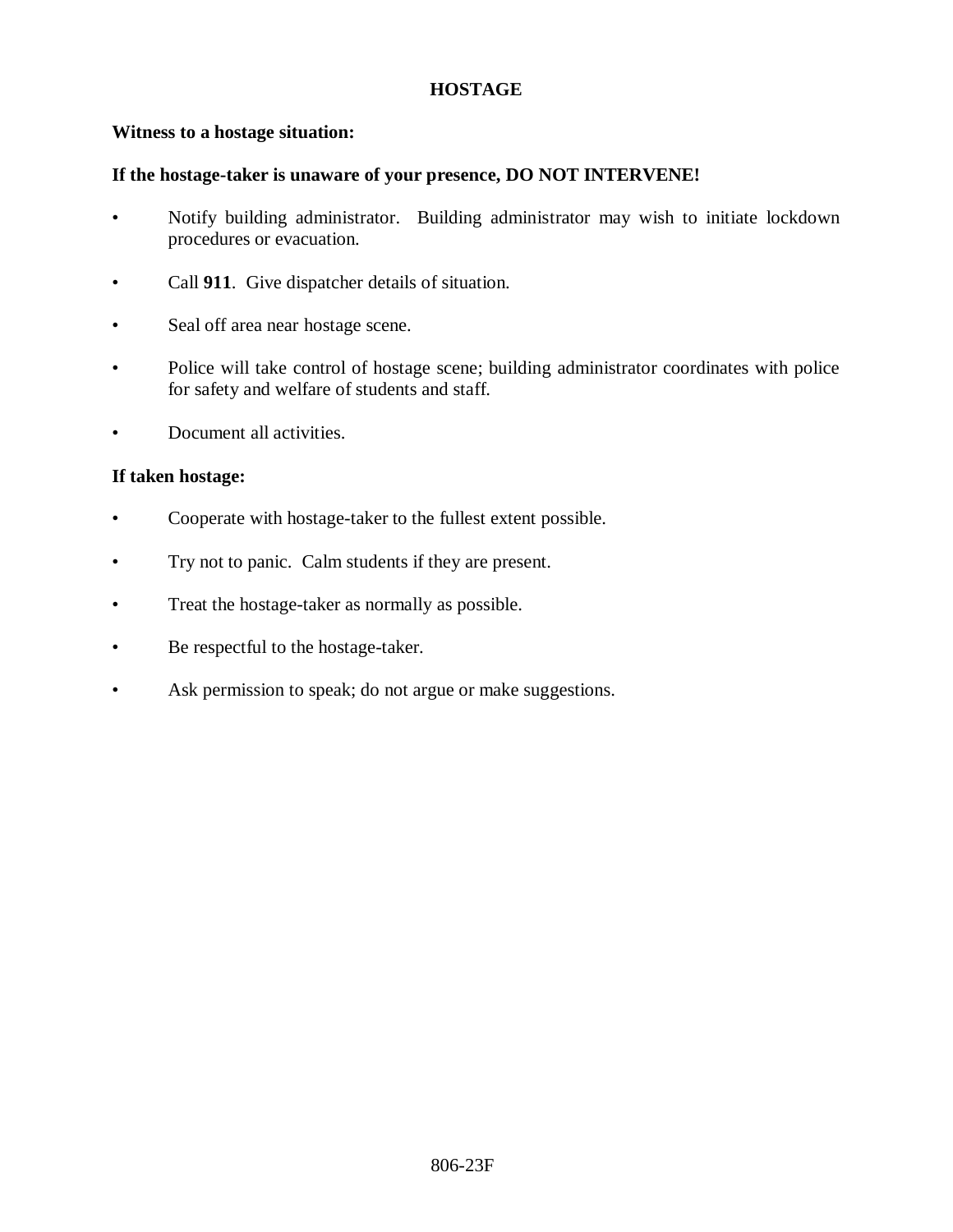# **BOMB THREAT**

## **Critical information:**

- Schools are responsible for assessing bomb threats to determine credibility.
- All bomb threats must be taken seriously until they are assessed.
- The decision whether or not to evacuate rests with the **school**, not the responding agencies, unless a device is located.

### **Procedures upon receiving a bomb threat:**

By phone call

◦ Complete the *Checklist for Telephone Threats*.

By written note

- Preserve evidence.
- Place note in plastic bag, if available.
- Photograph words written on walls.
- Notify building administrator or designee.
- Notify law enforcement.
- Building administrator orders evacuation or other actions according to threat assessment and school policy.

### *Caution: Overreacting may encourage additional threats.*

#### **Scanning process considerations:**

- Scan classrooms and common areas for suspicious items. Scans should be made by people who are familiar with the building. Assign staff to certain areas of the building. Keep in mind that a bomb could be placed *anywhere* on school property – inside or outside.
- Any suspicious devices, packages, etc., should be pointed out to emergency responders. **Do not touch.**
- Once a device is located, emergency responders take responsibility for it.

### **Evacuation considerations:**

- If a decision is made to evacuate, notify staff via phone system, hardwired PA system or by messenger. **Do not use cell phones, radios or fire alarm system** because of risk of activating a device.
- While notification is being made, other staff should survey the grounds to clear exits and areas where students and staff will be going. Exit routes should be altered accordingly if the location of the device is known.
- When evacuating, leave everything as-is. Leave room doors unlocked. Teachers take class roster.

*Bomb squads generally will not search a building unless a suspicious package has been located.*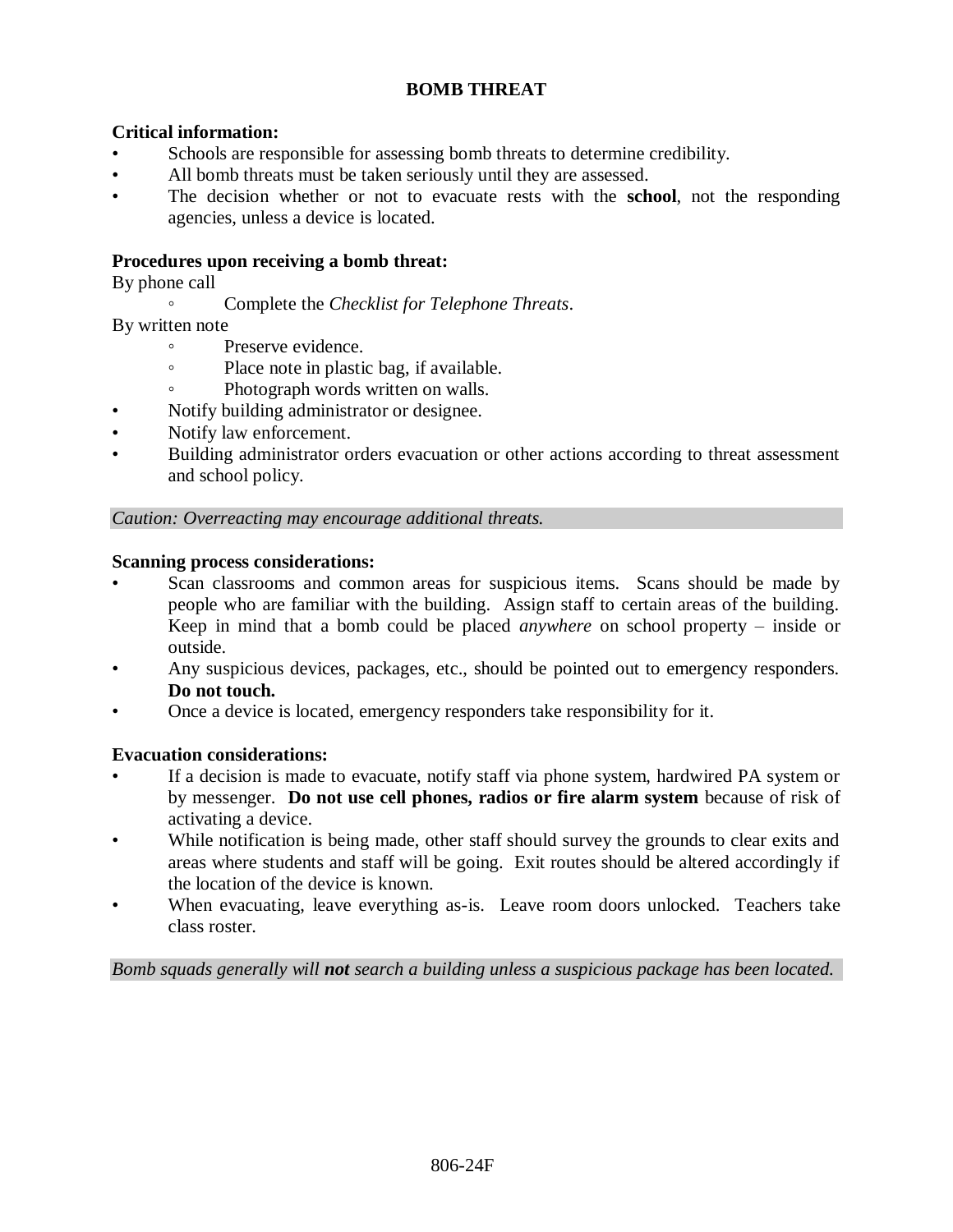# **CHEMICAL OR BIOLOGICAL THREAT**

If a telephone threat references a chemical or biological device or package, complete the *Checklist for Telephone Threats* procedures and refer to safety procedures in *Bomb Threat* and *Hazardous Materials* sections.

## **This page addresses receiving, by mail or delivery service, a suspicious letter or package that might be a chemical or biological threat.**

### **When sorting mail or receiving delivered packages:**

- Look for characteristics that make you suspicious of the content.
	- excessive postage, excessive weight
	- misspellings of common words
	- oily stains, discolorations, odor
	- no return address or showing a city or state in the postmark that does not match the return address
	- package not anticipated by someone in the school or not sent by a known school vendor

### **If a letter/package is opened and contains a written threat by no suspicious substance:**

- Notify building administrator and law enforcement.
- Limit access to the area in which the letter/package was opened to minimize the number of people who might directly handle it. It is considered criminal evidence.
- Ask the person who discovered/opened the letter or package to place it into another container, such as a plastic bag.
- Turn the letter/package over to law enforcement. Document all activities.

### **If a letter or package is opened and contains some type of suspicious substance:**

- Notify building administrator and law enforcement.
- Isolate the people who have been exposed to the substance. The goal here is to prevent/minimize spreading contamination.
- Limit access to the area in which the letter/package was opened.
- Ask the person who discovered/opened the letter/package to place it into another container, such as a clear plastic zip-lock bag. Handle with gloves if possible.
- Emergency officials will determine the need for decontamination of the area and the people exposed to the substance.

### **Building administrator:**

- Building administrator and emergency officials determine whether evacuation is necessary.
- Building administrator notifies superintendent. Notification is made to parents/guardians, according to district policies.
- Implement post-crisis procedures as necessary.

### *Consider having gloves and zip-lock bags available at mail sorting areas.*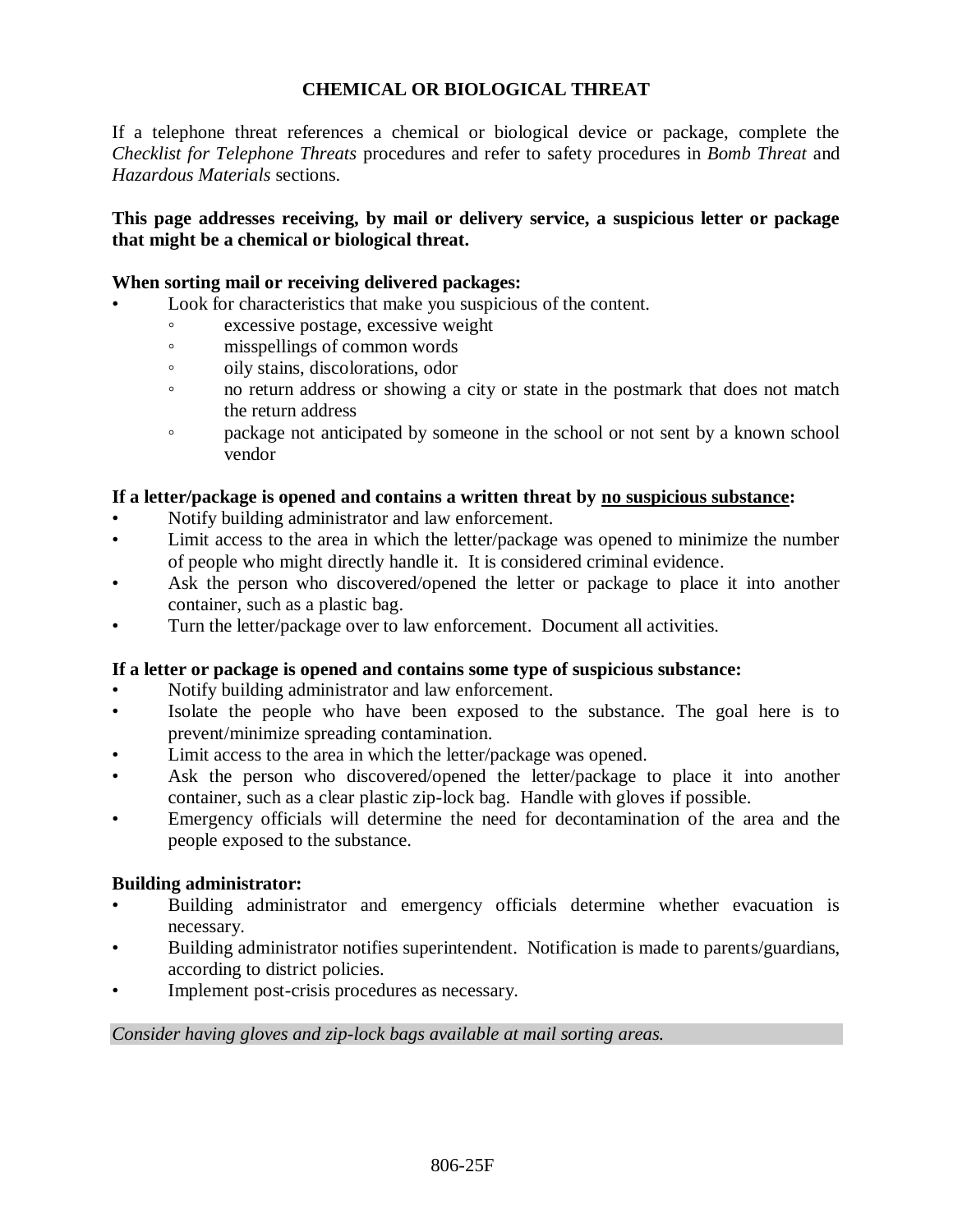# **CHECKLIST FOR TELEPHONE THREATS**

### **If you receive a telephone threat (bomb/chemical/other):**

- **Remain calm**
- **Do not hang up. Keep the caller on the line as long as possible and listen carefully.**

### **Ask the following questions:**

- Where is the bomb/chemical or other hazard?
- When will it explode/be activated?
- What does it look like?
- What kind of bomb/hazard is it?
- What will cause it to explode/activate?
- What is your name?
- Did you place the bomb/hazard? WHY?
- Where are you?

Exact wording of the threat:\_\_\_\_\_\_\_\_\_\_\_\_\_\_\_\_\_\_\_\_\_\_\_\_\_\_\_\_\_\_\_\_\_\_\_\_\_\_\_\_\_\_\_\_\_\_\_\_\_\_\_\_\_\_\_

If voice is familiar, who did it sound like? $\overline{\phantom{a}}$ 

| <b>Caller ID information:</b> male |       | female        | adult    | juvenile |            | age |
|------------------------------------|-------|---------------|----------|----------|------------|-----|
| Call origin:                       | local | long distance | internal |          | cell phone |     |

## **Caller's voice: Note pattern of speech, type of voice, tone. Check all that apply.**

| Calm    | Excited  | Loud       | Soft           | Deep   | <b>Nasal</b>   |
|---------|----------|------------|----------------|--------|----------------|
| Raspy   | Distinct | Slurred    | Normal         | Crying | Laughter       |
| Slow    | Rapid    | Disguised  | Accent         | Lisp   | <b>Stutter</b> |
| Drunken | Familiar | Incoherent | Deep breathing |        |                |

### **Background sounds: Check all that apply.**

| Voices | Airplanes     | Street noises    | Trains                    | Quiet    | <b>Bells</b> |
|--------|---------------|------------------|---------------------------|----------|--------------|
| Clear  | <b>Static</b> | Animals          | Party                     | Vehicles |              |
| Horns  | House noises  | <b>PA</b> system | Music<br>Factory machines |          |              |
| Motor  | Phone booth   | Other:           |                           |          |              |

### **Threat language: Check all that apply.**

| Well-spoken |      |       |            |            | Message read |
|-------------|------|-------|------------|------------|--------------|
| (educated)  | Foul | Taped | Incoherent | Irrational | trom script  |

Did caller indicate knowledge of the building? Give specifics:\_\_\_\_\_\_\_\_\_\_\_\_\_\_\_\_\_\_\_\_\_\_\_\_\_\_

Person receiving call:\_\_\_\_\_\_\_\_\_\_\_\_\_\_\_\_ Phone number where call received:\_\_\_\_\_\_\_\_\_\_\_\_\_\_\_

**LEAVE YOUR PHONE OFF THE HOOK. DO NOT HANG UP AFTER CALLER HANGS UP.**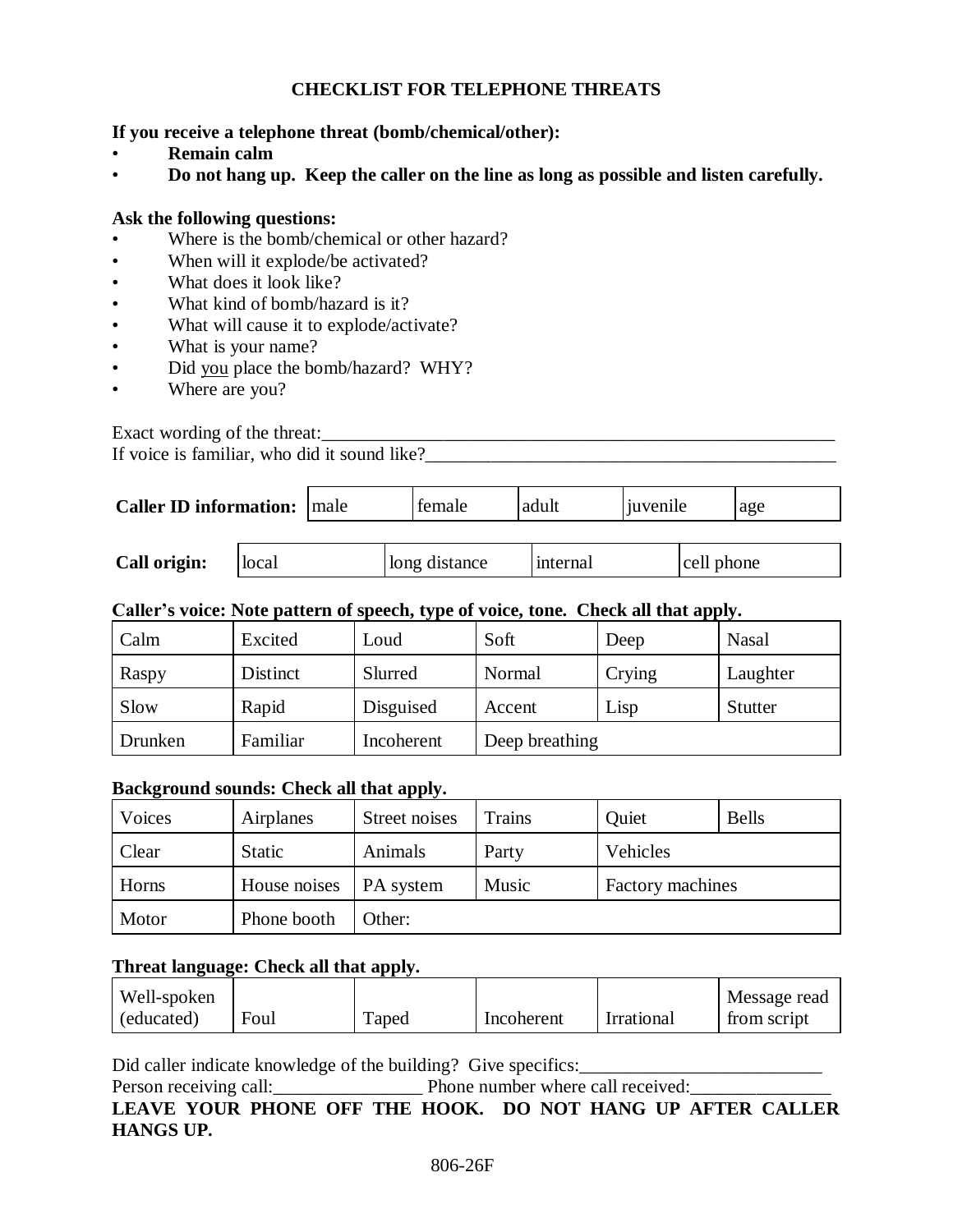## **DEMONSTRATION**

# **If demonstrators are near but not on school property:**

- Building administrator notifies staff and superintendent's office.
- Monitor situation. Notify law enforcement if necessary.

# **If demonstrators are on school property:**

- Ensure safety of students and staff, particularly safe entry into and exit from the building.
- Building administrator notifies staff and superintendent's office.
- Building administrator asks demonstrators to leave school property. Warn them that they are violating the state trespass statute. Notify law enforcement if necessary.
	- *If demonstrators leave*, continue to monitor the situation.
	- *If demonstrators do not leave*, notify law enforcement. Building administrator may initiate "lockdown with warning." **(See Lockdown Procedures)**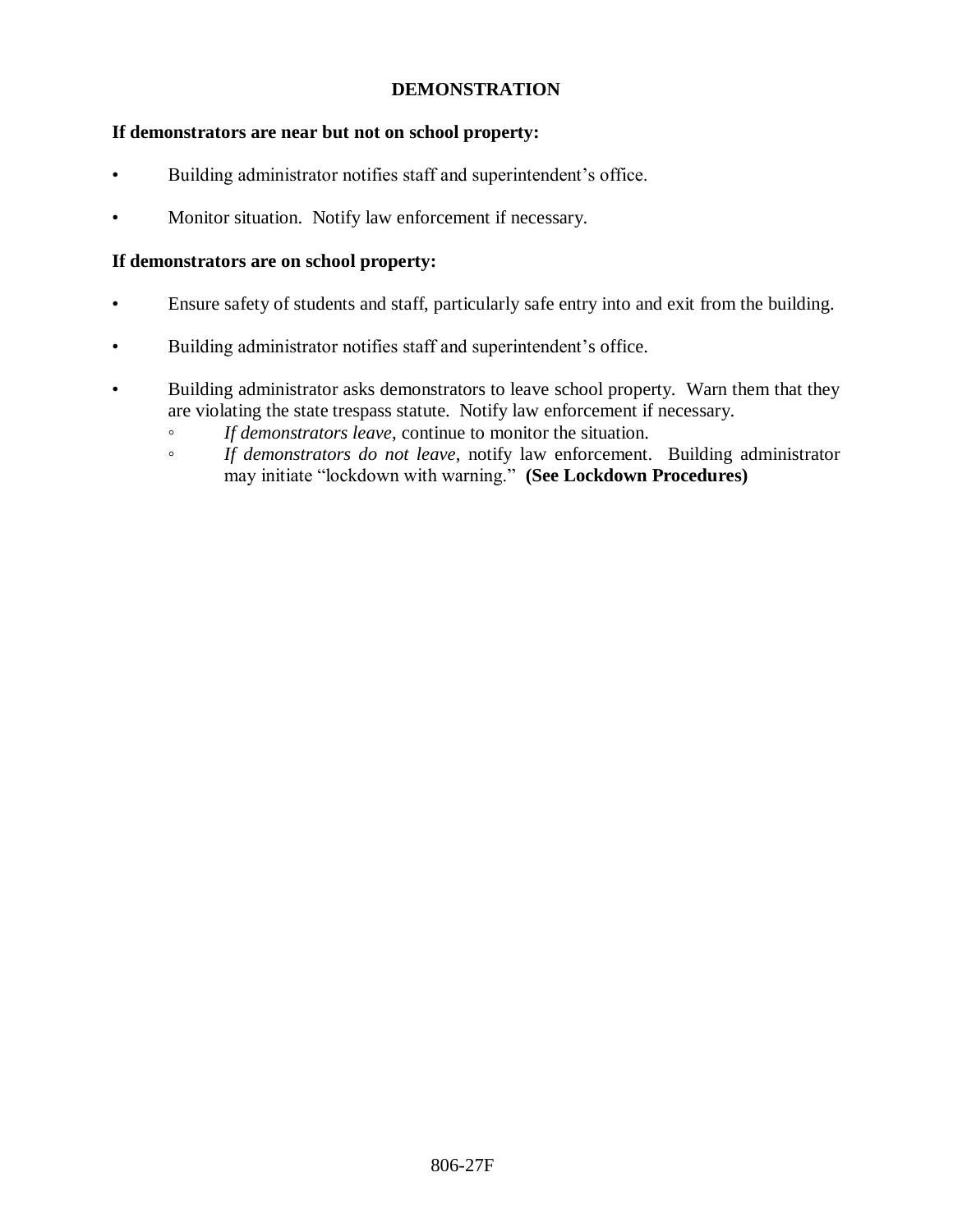### **SUICIDE**

### **Suicide threat:**

- Consider any student reference to suicide as serious.
- Do not leave the student alone.
- Notify the school counselor, social worker, psychologist, or building administrator immediately.
- Stay with the student until suicide intervention staff arrives.
- Do not allow the student to leave school without parent, guardian, or other appropriate adult supervision.

### **Suicide attempt in school:**

- Notify building administrator, school nurse, or other appropriate professional staff.
- Call **911** if the person needs medical attention, has a weapon, needs to be restrained, or parent/guardian cannot be reached.
- Try to calm the suicidal person.
- Stay with the suicidal person until suicide intervention staff arrives.
- Isolate the suicidal person or the area, if possible.
- Initiate first aid.
- Do not allow the student to leave school without parent, guardian, or other appropriate adult supervision.

### **Building administrator:**

- Call parent(s) or guardian(s) if the suicidal person is a student.
- Call family or emergency contact if suicidal person is a staff member.
- Notify superintendent or appropriate district level administrator.
- Work with district public information officer.
- Implement post-crisis procedures.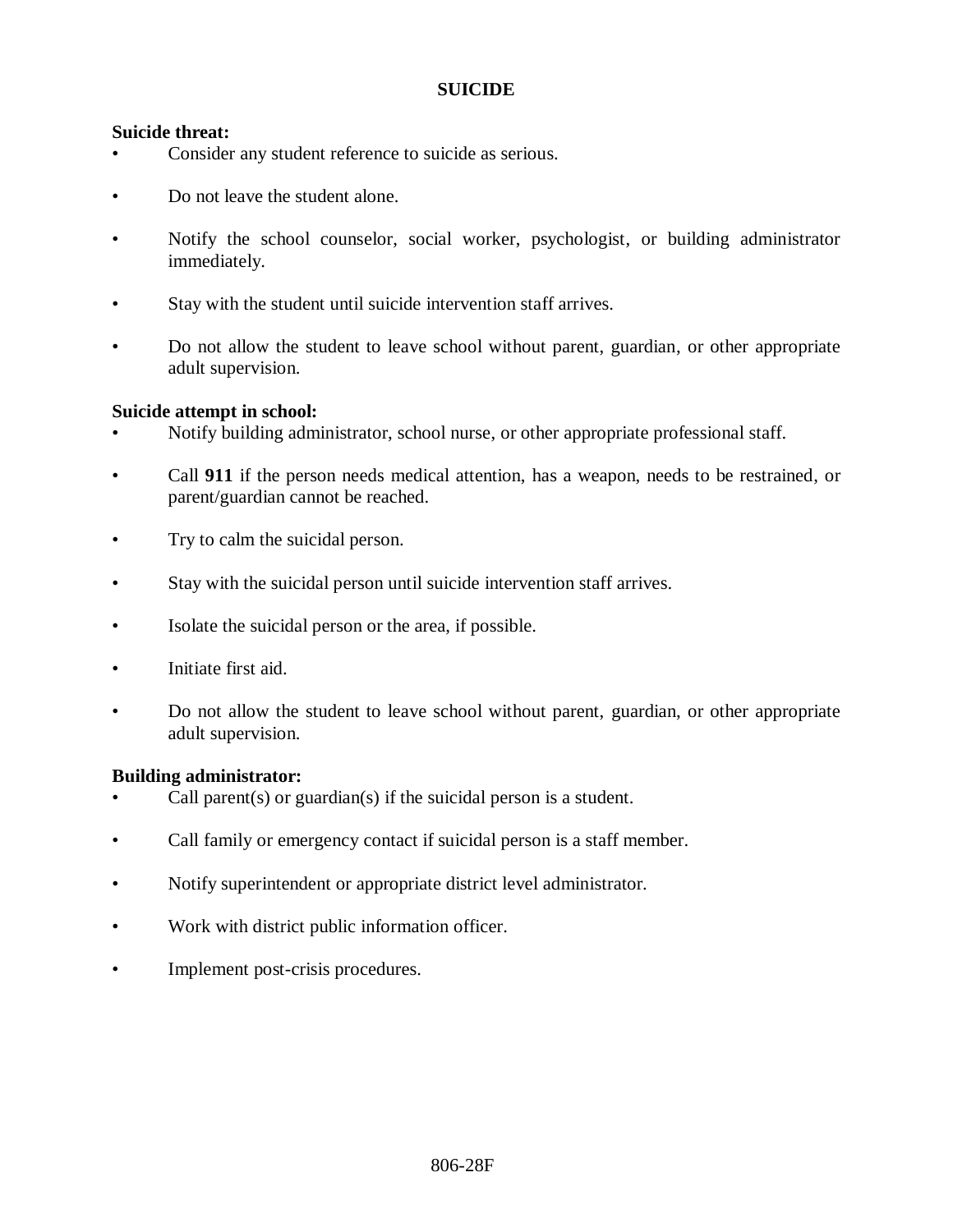## **LOCKDOWN PROCEDURES**

## **One means of securing the school is to implement lockdown procedures. These procedures may be called for in the following instances:**

- 1) **Lockdown with warning** The threat is outside of the school building. The school may have been notified of a potential threat outside of the building.
- 2) **Lockdown with intruder** The threat/intruder is inside the building.

## **Lockdown with warning procedures:**

- Building administrator will order and announce "lockdown with warning" procedures. Repeat announcement several times. Be direct. Code words lead to confusion.
- Bring people inside.
- Lock exterior doors.
- Clear hallways, restrooms, and other rooms that cannot be secured.
- Pull shades. Keep students away from windows.
- Control all movement, but continue classes. Disable bells. Move on announcement only.
- Building administrator will announce "all clear."

## **Lockdown with intruder procedures (these actions happen rapidly):**

- Building administrator will order and announce "lockdown with intruder." Repeat announcement several times. Be direct. Code words lead to confusion.
- Immediately direct all students, staff and visitors into nearest classroom or secured space. Classes that are outside of the building SHOULD NOT enter the building. Move outside classes to primary evacuation site.
- Lock classroom doors.
- DO NOT lock exterior doors.
- Move people away from windows and doors. Turn off lights.
- DO NOT respond to anyone at the door until "all clear" is announced.
- Keep out of sight.
- Building administrator will announce "all clear."

*Some other threats may override lockdown, i.e., confirmed fire, intruder in classroom, etc. Consider making an action plan for people in large common areas, i.e., cafeteria, gymnasium.*

*Lockdown may be initiated in non-threatening circumstances to keep people away from areas where there may be a medical emergency or disturbance.*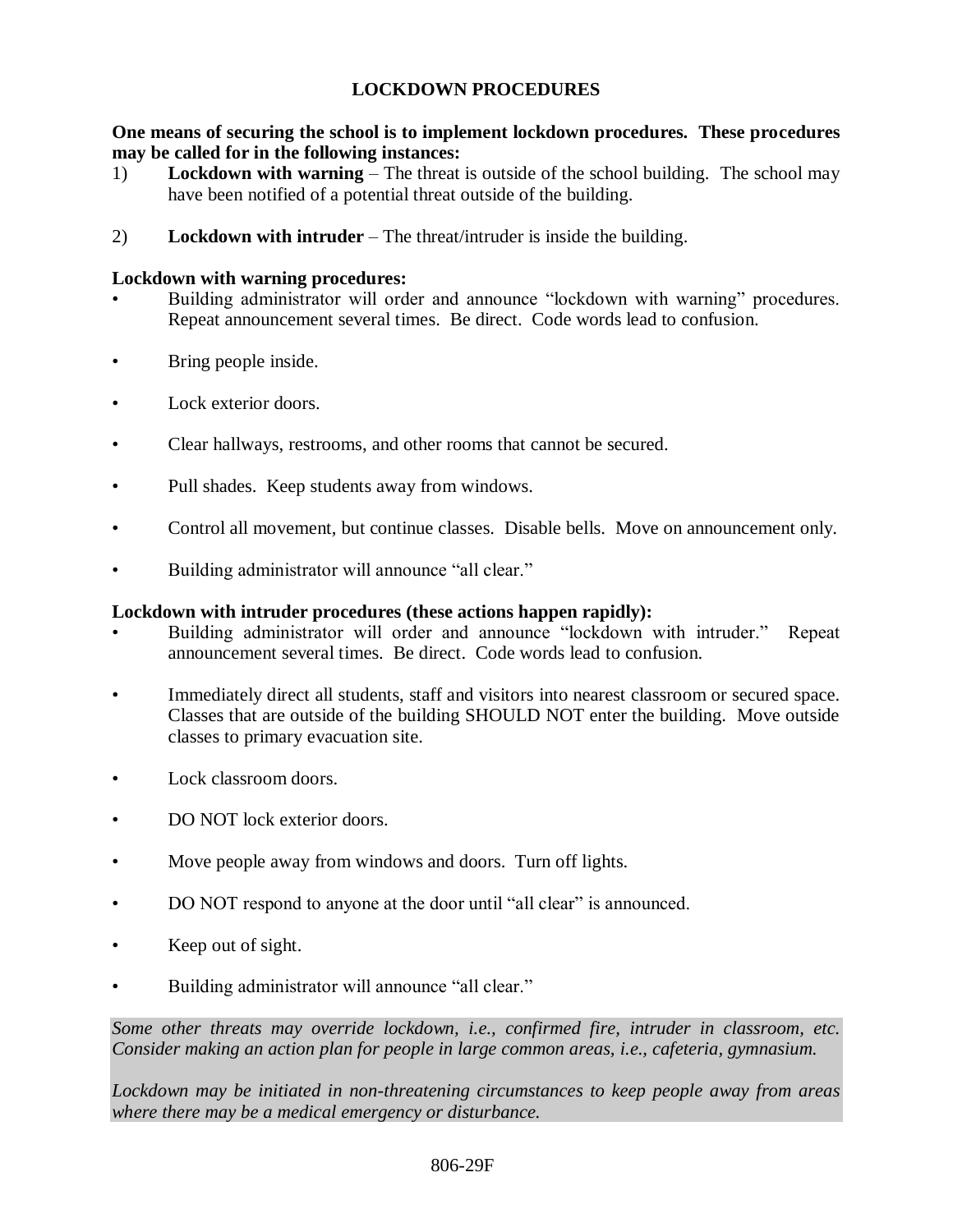### **SHELTER-IN-PLACE PROCEDURES**

**Sheltering in place provides refuge for students, staff and the public inside the school building during an emergency. Shelters are located in areas of the building that maximize the safety of inhabitants.**

**Sheltering in place is used when evacuation would put people at risk (i.e., tornado, environmental hazard, blocked evacuation route).**

#### **Shelter areas may change depending on the emergency:**

- Identify safe areas in each school building.
- Building administrator announces that students and staff must go to shelter areas.
- Bring all persons inside building(s).
- Teachers take class rosters.
- Close all exterior doors and windows, if appropriate.
- Turn off ventilation leading outdoors, if appropriate.
- Teachers account for all students after arriving in shelter area.
- All persons remain in shelter areas until a building administrator or emergency responder declares that it is safe to leave.

#### **If all evacuation routes are blocked:**

- Stay in room and close door.
- Keep air as clean as possible.
	- Seal door.
	- Open or close windows as appropriate.
	- Limit movement and talking in room.
- Communicate your situation to administration or emergency officials by whatever means possible.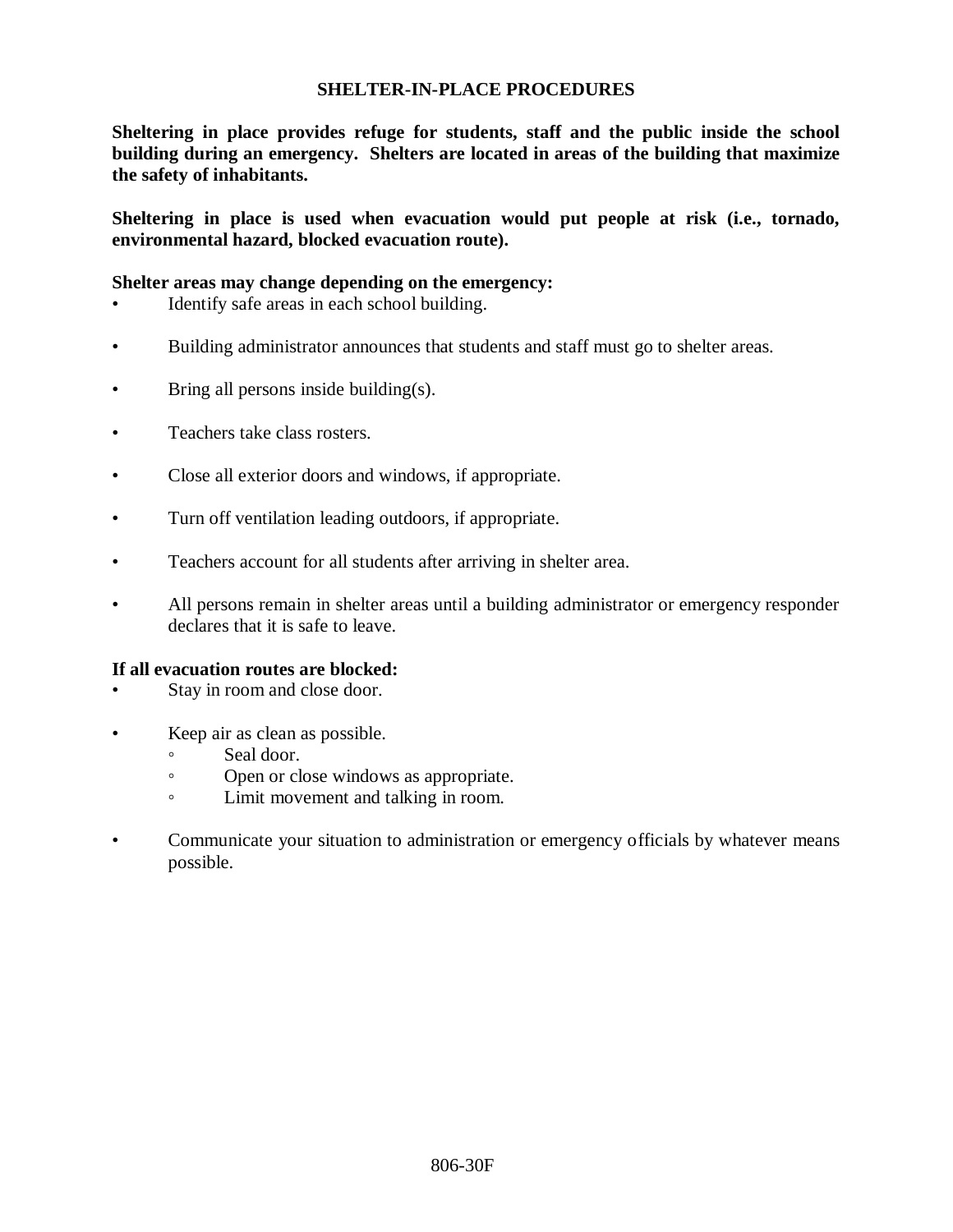# **EVACUATION/RELOCATION**

### **Evacuation:**

- Building administrator initiates evacuation procedures.
- Evacuation routes may be specified according to the type of emergency. They may need to be changed for safety reasons.
	- Bombs: Building administrator notifies staff of evacuation route dictated by known or suspected location of device.
	- Fire: Follow primary routes unless blocked by smoke or fire. Know the alternate route.
	- Chemical spill: Total avoidance of hazardous materials is necessary as fumes can overcome people in seconds. Plan route accordingly.
- Teachers take class rosters.
- Do not lock classroom doors when leaving.
- When outside the building, account for all students. Immediately inform building administrator of any missing student(s).

#### **Relocation:**

- Building administrator determines whether students and staff should be evacuated to a relocation center.
- Building administrator or school emergency response team designee notifies relocation center.
- If necessary, a school emergency response team designee coordinates transportation to relocation center.
- Teachers stay with class en route to the relocation center and take attendance upon arriving at the center.
- Use student release forms for students who are picked up from a relocation center.
- Notify superintendent's office and district public information office of relocation center address.

#### **Relocation centers:**

List primary and secondary student relocation centers. The primary site is usually located close to the school. The secondary site is usually located farther away. Include maps and written directions to centers for staff reference.

| Primary Relocation Center: | Secondary Relocation Center: |
|----------------------------|------------------------------|
| Address:                   | Address:                     |
| Phone:                     | Phone:                       |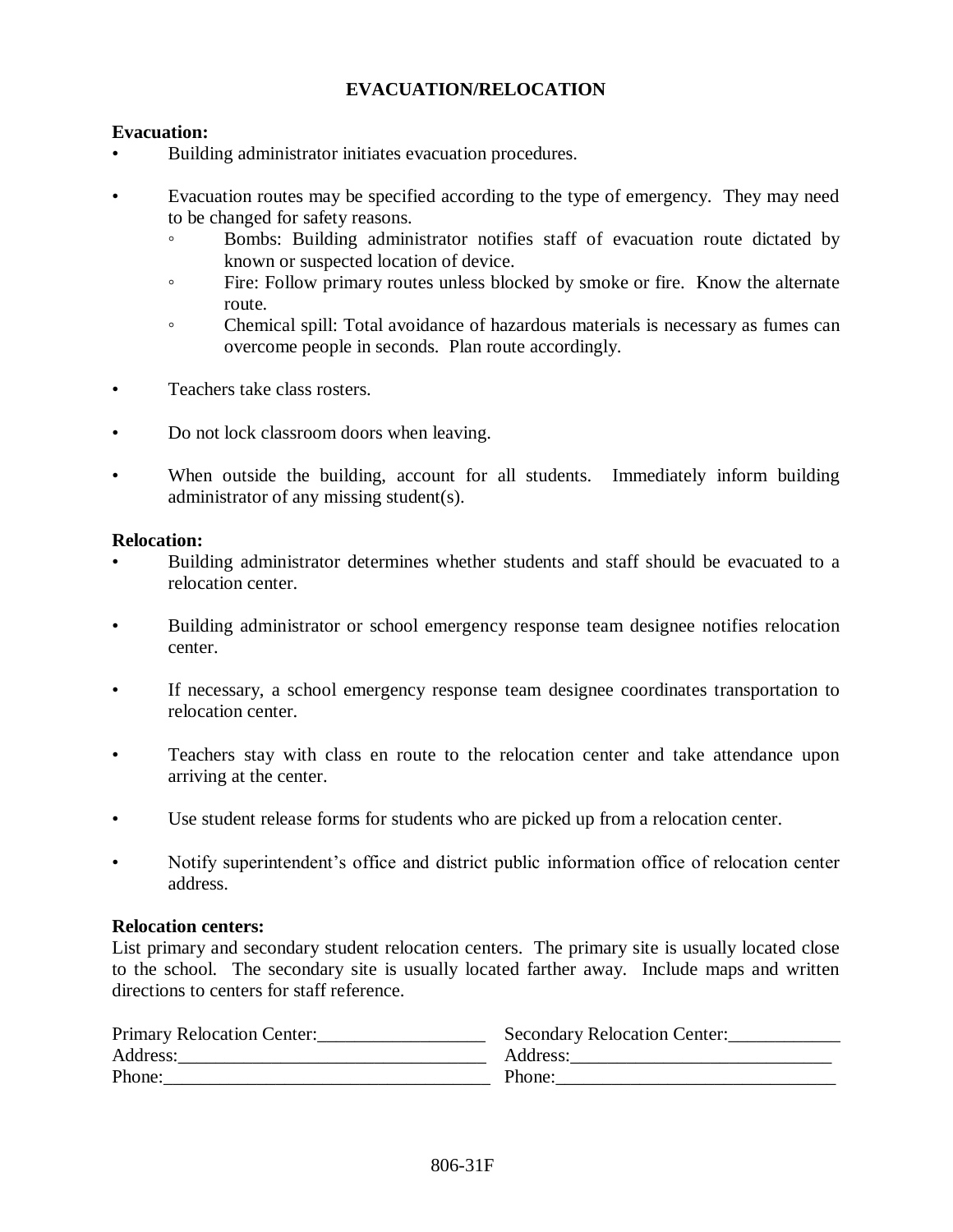#### **MEDIA PROCEDURES**

**All staff must refer media contacts to district spokesperson. The school district, in coordination with assisting agencies, assumes responsibility for issuing public statements during an emergency.**

Superintendent serves as district spokesperson unless he/she designates a spokesperson. If spokesperson is unavailable, an alternate assumes responsibilities.

| District spokesperson:  |                       |
|-------------------------|-----------------------|
| Name                    | Contact number( $s$ ) |
| Alternate spokesperson: |                       |
| Name                    | Contact number( $s$ ) |
|                         |                       |

*Consider pre-designating site spokespersons.*

• District Public Information (PI) person helps district spokesperson coordinate media communications.

| District PI: |                |
|--------------|----------------|
| Name         | Contact number |

Alternate PI: Name Contact number

### **Media checklist:**

- Building administrator relays all factual information to superintendent and public information person.
- Establish a media information center away from the affected area. Consider:
	- Media need timely and accurate information. However, protect the privacy of staff and students when necessary and justified.
	- Media will want to be close enough to shoot video footage and photographs, but they should not be allowed to hinder responders.
- Before holding a news conference, brief the participants and coordinate information.
	- Determine the message you want to convey. Create key messages for target audiences: parents, students, and the community.
	- Emphasize the safety of students and staff.
	- Engage media to help distribute important public information. Explain how the emergency is being handled.
	- Respect privacy of victims and families of victims. Do not release names to media.
- Update media regularly. DO NOT say "No comment." Ask other agencies to assist with media.
- Maintain log of all telephone inquiries for future use.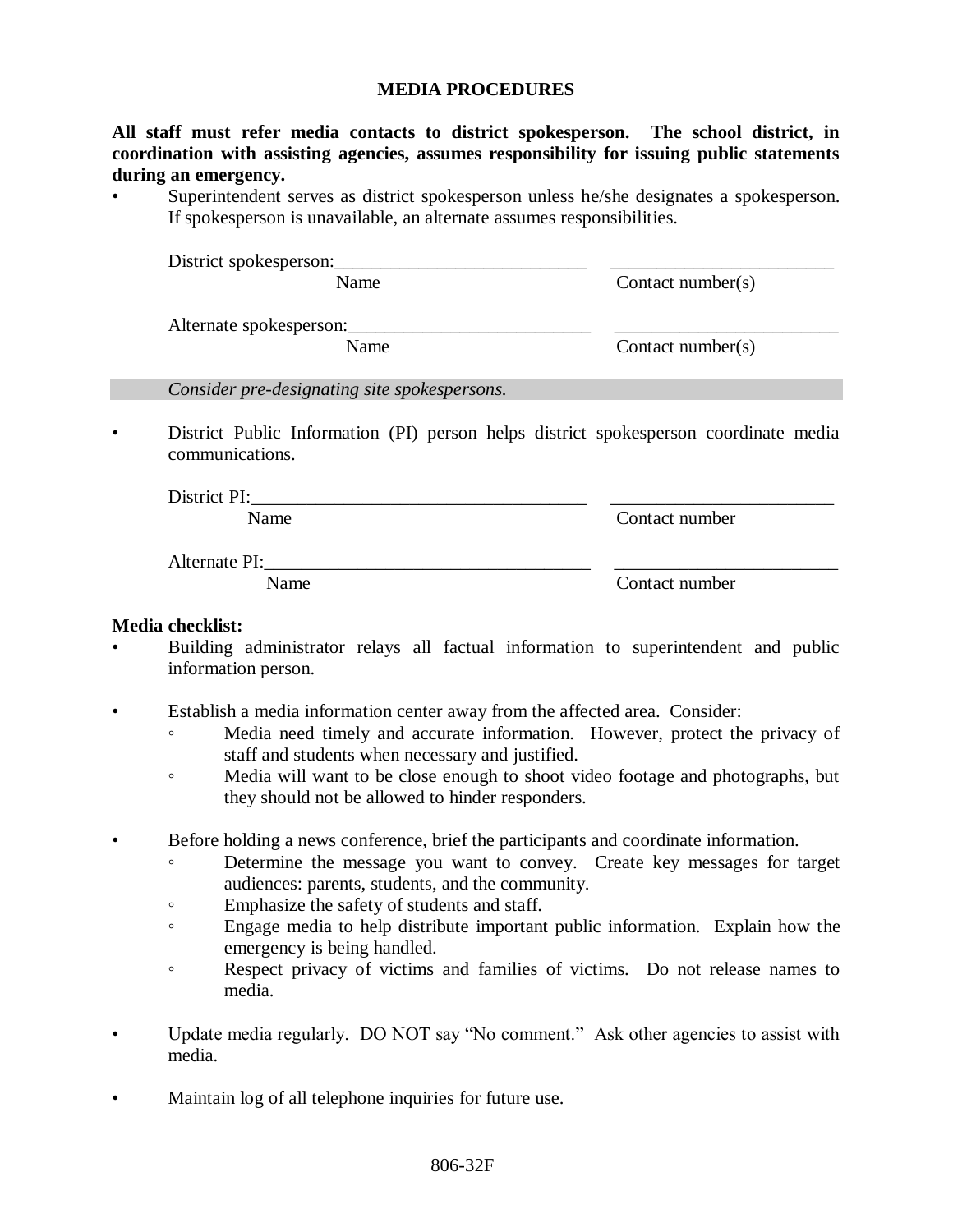# **POST-CRISIS INTERVENTION PROCEDURES**

- Assess the situation to determine the need for post-crisis interventions for staff, students, and families.
- Provide post-crisis briefings for staff, students, and families as appropriate.
- Re-establish school and classroom routine as quickly as possible.
- Consider interventions:
	- Defusing Provide defusing sessions for students and staff as quickly as possible after the emergency.

Defusings are brief conversations with individuals or small groups held soon after an incident to help people better understand and cope with the effects of the incident. **Defusing should be conducted by trained individuals.**

• Debriefing – Conduct critical-incident stress debriefing (CISD) three to four days after the emergency. CISD is a formal group discussion designed to help people understand their

reactions to the stress of an event and to give referral information. It must be modified for student's development level. **CISD should only be conducted by trained professionals.**

- Counseling Provide grief counseling.
- Provide on-going support as necessary for staff, students and families.
	- Monitor and support staff.
	- Provide ongoing opportunities for children to talk about their fears and concerns. They may have more questions as time passes.
	- Identify and monitor at-risk students.
	- Provide individual crisis or grief counseling, if necessary.
	- Conduct outreach to homes.
	- Provide follow-up referral for assessment and treatment, if necessary.

*The district should identify a 24-hour contact person or agency responsible for post-crisis assessment and interventions.*

*In the event of a tragic, highly publicized event, mental health professionals from federal, state and non-government agencies may respond to offer post-crisis aid. Effective coordination is critical. Consult with the Minnesota Department of Education for support, advice and assistance in coordinating the activities of outside entities.*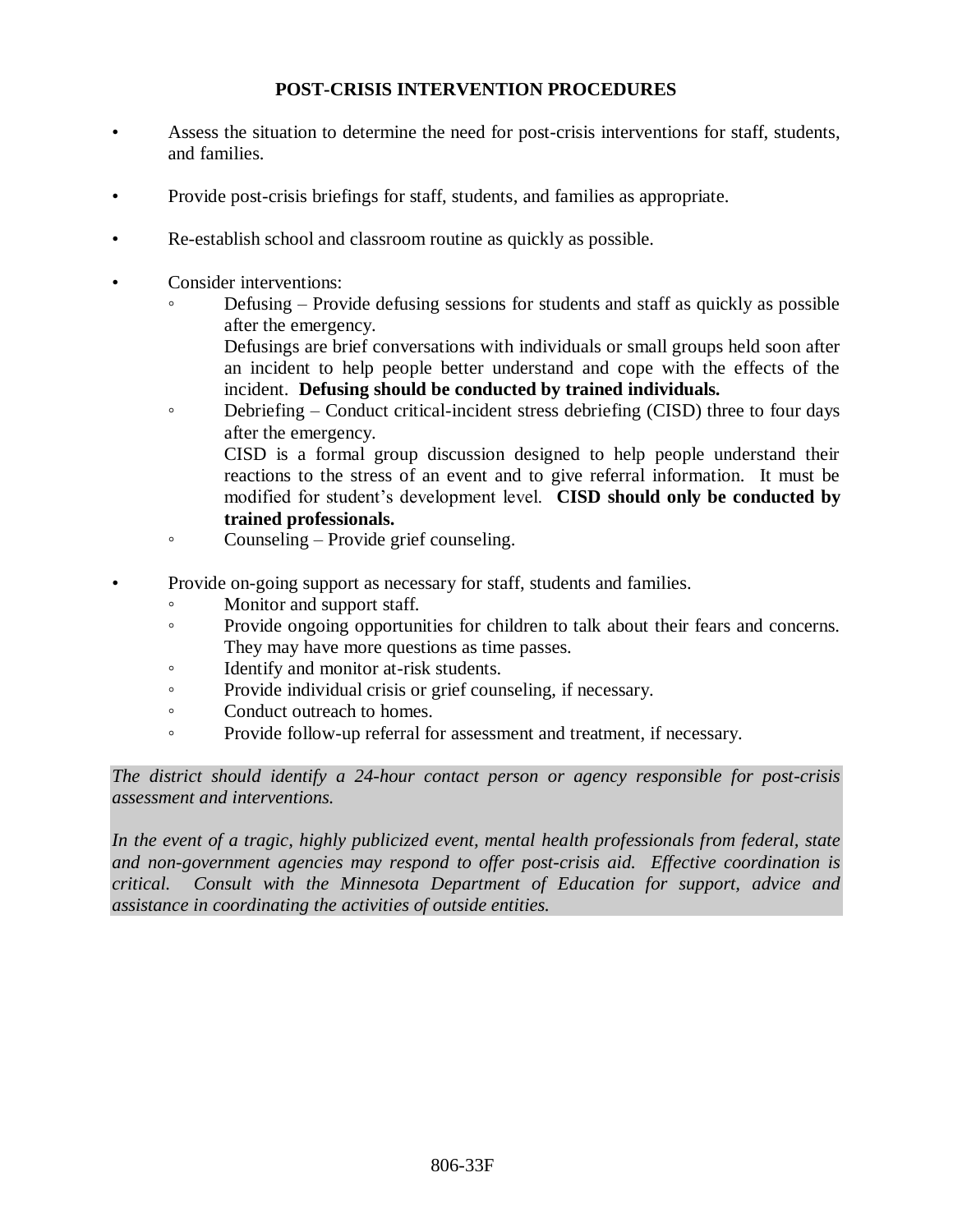### **SCHOOL EMERGENCY RESPONSE TEAM**

Build the school's emergency response team with people who can perform the functions identified below. Backup personnel should be assigned to each function, and key personnel should be cross-trained in critical requirements of the functions. Staff members who are not responsible for students should fill as many of the functions as possible. **Depending on the emergency, one person may be able to perform multiple assignments.**

*See next page for descriptions of emergency response team functions.*

| Function                                        | <b>Staff Assigned</b>                                                                   | <b>Backup Staff</b> |
|-------------------------------------------------|-----------------------------------------------------------------------------------------|---------------------|
| <b>Incident Commander</b><br>(person in charge) |                                                                                         |                     |
|                                                 |                                                                                         |                     |
| Safety                                          |                                                                                         |                     |
| Public<br>Information                           |                                                                                         |                     |
| Liaison                                         |                                                                                         |                     |
| <b>Operations</b><br><b>Chief</b>               |                                                                                         |                     |
|                                                 |                                                                                         |                     |
| Medical                                         |                                                                                         |                     |
|                                                 | (attach list of qualified first-aid/CPR responders in building)                         |                     |
| Site Security/<br><b>Facility Check</b>         |                                                                                         |                     |
| <b>Student Release</b><br>Coordinator           |                                                                                         |                     |
| <b>Logistics</b><br><b>Chief</b>                |                                                                                         |                     |
| Communications                                  |                                                                                         |                     |
|                                                 |                                                                                         |                     |
| Transportation                                  |                                                                                         |                     |
| <b>Planning</b><br><b>Chief</b>                 |                                                                                         |                     |
| Financial/<br>Recordkeeping                     |                                                                                         |                     |
|                                                 | These functions mirror the National Incident Management System (NIMS) used by emergency |                     |

*responders.*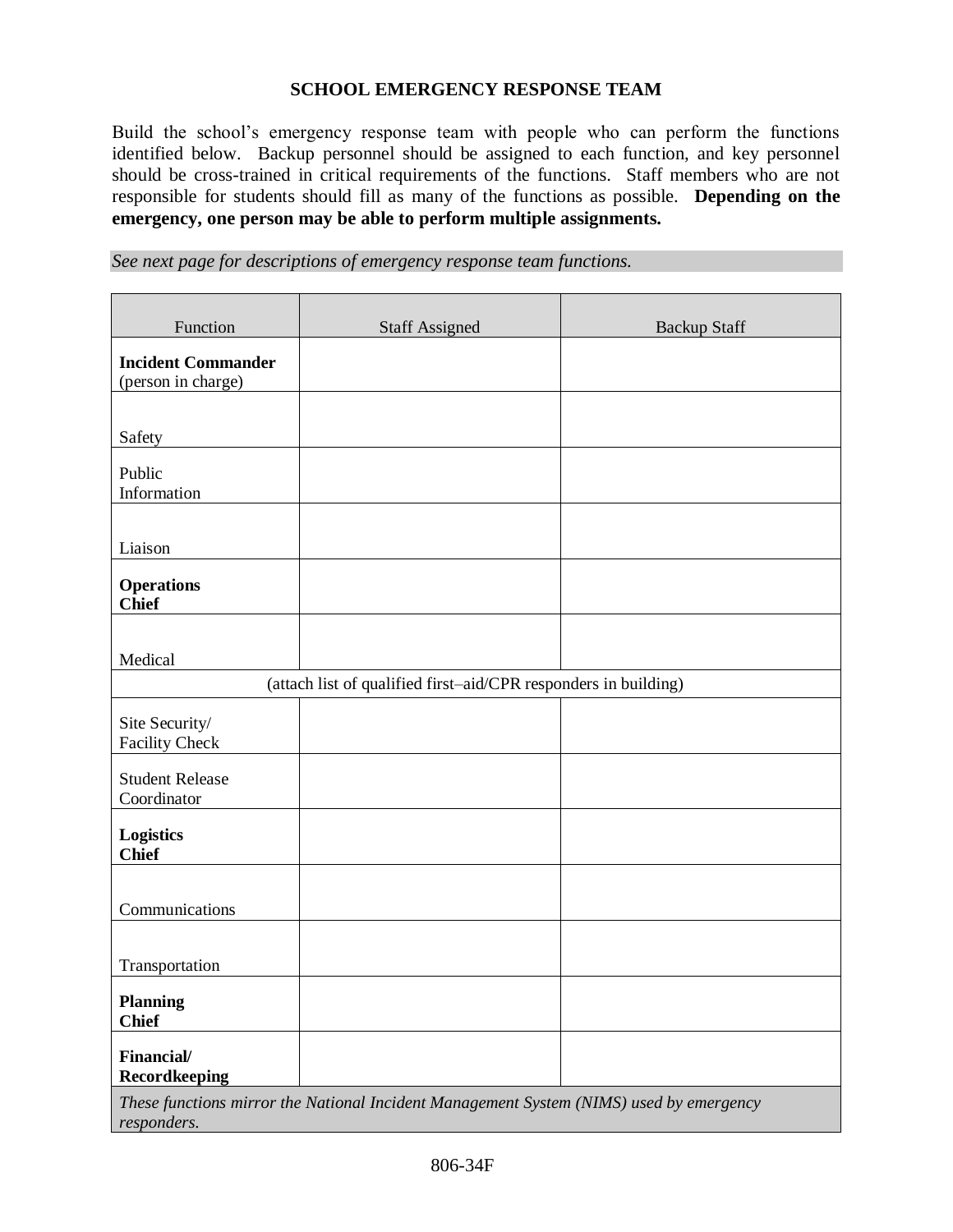## **SCHOOL RESPONSE TEAM FUNCTIONS**

The National Incident Management System (NIMS) was adopted by the U.S. Department of Homeland Security and is intended for use by all state and federal agencies when responding to emergencies. The system provides integrated and coordinated management guidelines for all types of disasters and emergencies.

Most functions necessary for emergency response in the community are also necessary for emergencies within the schools. Incident management functions below are described in the context of a school setting.

| <b>Incident Commander</b>          | Activates school's emergency response plan; assesses the threat;       |
|------------------------------------|------------------------------------------------------------------------|
| (person in charge)                 | orders protective measures such as lockdown, evacuation or             |
|                                    | shelter-in-place; notifies district authorities and provides situation |
|                                    | updates; requests resources.                                           |
| Safety                             | Responsible for safety and security of the site; stops operations if   |
|                                    | conditions become unsafe.                                              |
| Public Information                 | May be designated site spokesperson; cooperates with the district      |
|                                    | and other agencies on joint news releases; coordinates media           |
|                                    | briefings as necessary.                                                |
| Liaison                            | Contact person for outside agencies; may represent school/district     |
|                                    | at city emergency operations center or at emergency responders'        |
|                                    | on-scene command post.                                                 |
| <b>Operations Chief</b>            | Directs actions, i.e., lockdown, evacuation, site security, release    |
|                                    | of students to parents/guardians, first aid or medical care, cleanup,  |
|                                    | control of utilities.                                                  |
| Medical                            | Provides for first aid or other medical care; coordinates with         |
|                                    | emergency medical services personnel as necessary; activates           |
|                                    | school's first aid/CPR responders.                                     |
| Site Security/Facility Check       | Responsible for seeing that the school building and grounds are        |
|                                    | visually inspected and secured.                                        |
| <b>Student Release Coordinator</b> | Responsible for implementing school's plan for release of              |
|                                    | students to parents/guardians from relocation site; takes necessary    |
|                                    | documents to relocation site.                                          |
| <b>Logistics Chief</b>             | Estimates logistical needs; gets personnel, facilities (relocation     |
|                                    | sites), services, and materials to support operations.                 |
| Communications                     | Responsible for emergency communications systems and                   |
|                                    | equipment; may act as lead or hub for internal communications          |
|                                    | response.                                                              |
| Transportation                     | Responsible<br>arranging transportation for emergency<br>for           |
|                                    | relocations and early dismissal of school; keeps current contact       |
|                                    | list of transportation providers.                                      |
| <b>Planning Chief</b>              | Assists in assessing emergencies; establishes priorities, identifies   |
|                                    | issues and prepares an action plan with incident commander.            |
| <b>Financial/Recordkeeping</b>     | Manages financial aspects of an emergency; compiles record of          |
|                                    | expenditures; tracks injuries and lost or damaged property;            |
|                                    | coordinates with district for insurance; initiates business recovery   |
|                                    | efforts.                                                               |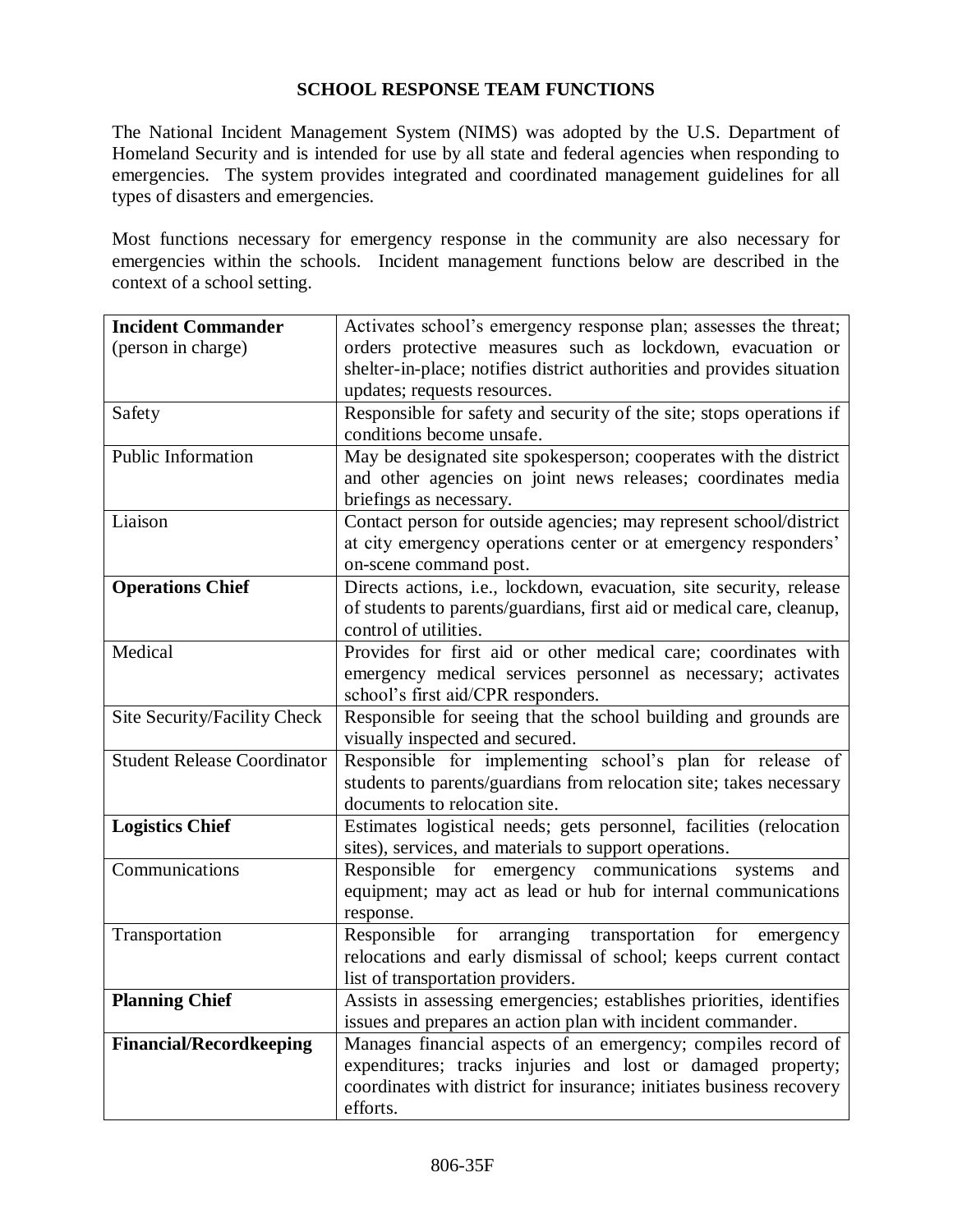### **EMERGENCY PHONE NUMBERS**

#### **Fire/Ambulance/Police**

Emergency-911

Dispatch Center:

(for local police, fire and emergency medical services)

#### **Public Utilities**

| Electricity: |                                           |  |
|--------------|-------------------------------------------|--|
| Gas:         |                                           |  |
| Water:       | 24-hour emergency number(s) $\frac{1}{2}$ |  |

#### **Emergency Management Agencies**

Local emergency management director:

Name Telephone \_\_\_\_\_\_\_\_\_\_\_\_\_\_\_\_\_\_\_\_\_\_\_\_\_\_\_\_\_\_\_\_\_\_\_\_\_\_\_\_\_\_\_\_\_\_\_\_\_\_\_\_\_\_

County emergency management director:

Name \_\_\_\_\_\_\_\_\_\_\_\_\_\_\_\_\_\_\_\_\_\_\_\_\_\_\_\_\_\_\_\_\_\_\_\_\_\_\_\_\_\_\_\_\_\_\_\_\_\_\_\_\_\_\_\_\_ Telephone \_\_\_\_\_\_\_\_\_\_\_\_\_\_\_\_\_\_\_\_\_\_\_\_\_\_\_\_\_\_\_\_\_\_\_\_\_\_\_\_\_\_\_\_\_\_\_\_\_\_\_\_\_\_

#### **Referrals**

Hazardous Materials: Report hazardous materials leaks or spills to Minnesota Duty Officer *24-hour numbers* Statewide (800) 422-0798 Metro area (651) 649-5451

Poison Control Center\_\_\_\_\_\_\_\_\_\_\_\_\_\_\_\_\_\_\_\_\_\_\_\_\_\_\_\_\_\_\_\_\_\_\_\_\_\_\_\_\_\_\_\_\_\_\_\_\_\_\_\_\_\_\_\_\_\_

Crime Victim Services \_\_\_\_\_\_\_\_\_\_\_\_\_\_\_\_\_\_\_\_\_\_\_\_\_\_\_\_\_\_\_\_\_\_\_\_\_\_\_\_\_\_\_\_\_\_\_\_\_\_\_\_\_\_\_\_\_

Post-Crisis Intervention/Mental Health Hotline \_\_\_\_\_\_\_\_\_\_\_\_\_\_\_\_\_\_\_\_\_\_\_\_\_\_\_\_\_\_\_\_\_